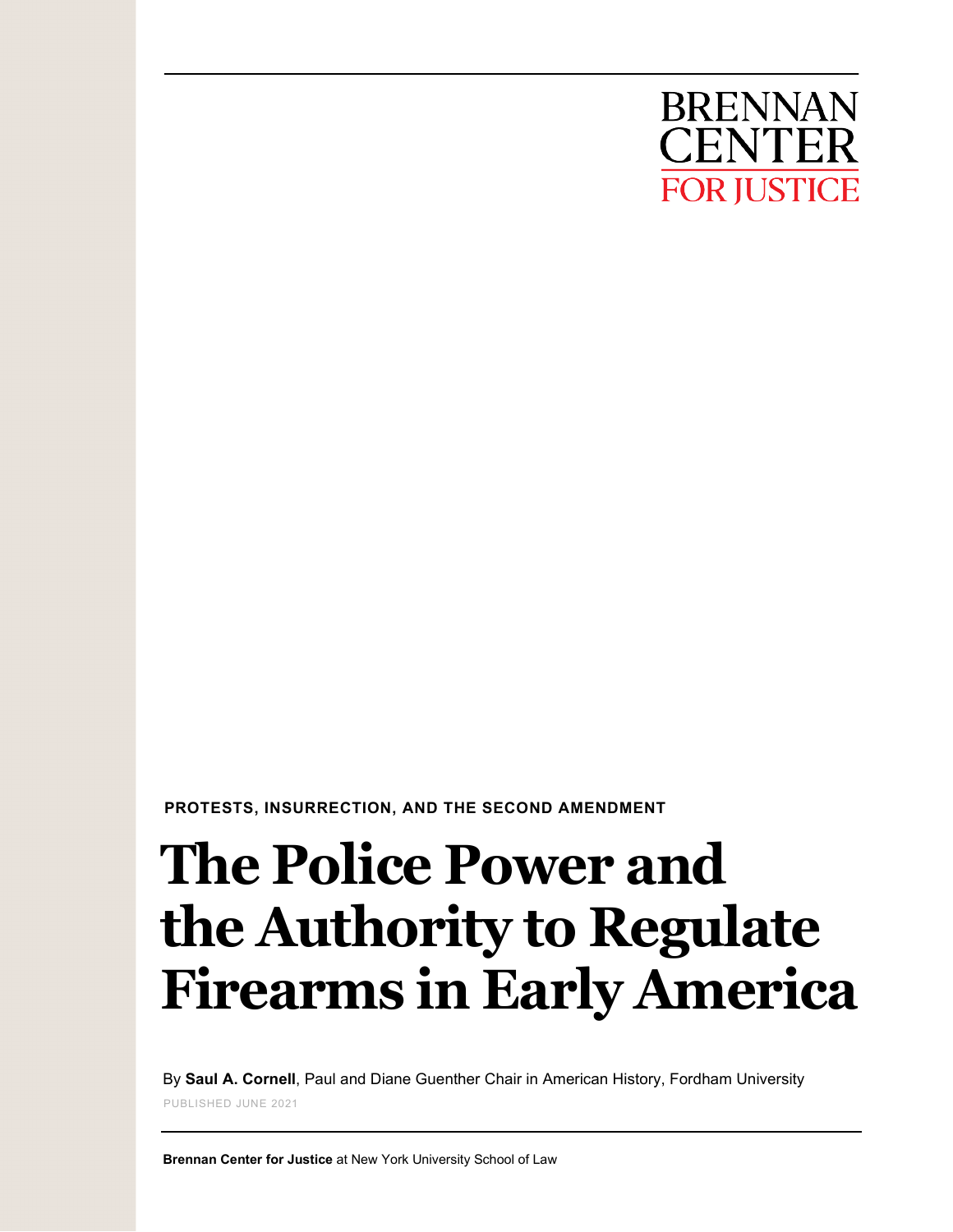# **Introduction**

Contemporary Second Amendment jurisprudence looks to history for guidance on evaluating the constitutionality of gun regulation.**[1](#page-12-0)** Although much has been written about *District of Columbia v. Heller's* focus on history, relatively little scholarly attention has focused on the way the decision's analysis aligns with the historical conception of rights in place in the founding era.**[2](#page-12-1)** The language of rights is pervasive in modern American law and is familiar to judges, lawyers, and scholars.**[3](#page-12-2)** Yet modern judges and scholars, working in an originalist modality, seldom acknowledge the distinctive nature of founding era rights theory — including the way the concept of police was not primarily understood in terms of the modern conception of the police power, but rather was typically articulated as a right of the people to regulate their internal police. A proper understanding of how the founding era concept of police informed legal thinking about the right to keep and bear arms is therefore essential to the future of Second Amendment jurisprudence.**[4](#page-12-3)**

Rather than fully flesh out the original meaning of the right to keep and bear arms and connect it to the structure of founding era rights theory, *Heller* plucks isolated phrases from founding era texts and interprets them in much the same way a modern tourist uses a phrase book or translator application.**[5](#page-12-4)** This piecemeal process of translation inevitably distorts the texts it seeks to illuminate. Compounding this problem, *Heller* weaves back and forth between past and present, producing a palimpsest of American constitutional history.**[6](#page-12-5)** In this ahistorical account, founding era militias and Nazis in Skokie, Illinois, march to the same constitutional drumbeat in Justice Antonin Scalia's static vision of an unchanging idea of liberty.**[7](#page-12-6)** This approach to constitutional texts is hard to reconcile with any coherent theory of originalism. It is not simply ahistorical; it is anti-historical to its core.**[8](#page-12-7)**

*Heller's* ahistorical treatment of founding era conceptions of rights emerges most clearly in Justice Scalia's diatribe on constitutional balancing. In his critique of this concept, Justice Scalia imputes to the founding generation a view of rights of fairly recent vintage: an approach to rights most closely associated with Justice Hugo Black's critique of Justice Felix Frankfurter's conception of the First Amendment.**[9](#page-12-8)** Justice Black famously argued that the Bill of Rights' purpose "was to put the freedoms protected there completely out of the area of any congressional control that may be attempted through the exercise of precisely those powers that are now being used to 'balance' the Bill of Rights out of existence."**[10](#page-12-9)** In *Heller,* Justice Scalia channeled Black's jurisprudence, vehemently rejecting the application of modern-style "free standing interest balancing" to Second Amendment questions.**[11](#page-12-10)** Echoing Black, Scalia opined:

The very enumeration of the right takes out of the hands of government — even the Third Branch of Government — the power to decide on a case-by-case basis whether the right is *really worth* insisting upon. A constitutional guarantee subject to future judges' assessments of its usefulness is no constitutional guarantee at all.**[12](#page-12-11)**

At one level, Scalia and Black both were undoubtedly correct that the founding era did not use our modern legal metaphor of balancing. But both were wrong about the founding era's conception of rights. Interpreting 18thcentury rights talk means jettisoning many of the ideas and concepts that are familiar to modern lawyers and judges, including the idea that founding era constitutions were designed to take "enumerated rights out of the hands of government."**[13](#page-12-12)** Not only was this not how the founding generation viewed the function of written bills of rights, but it also compounds this error by applying an equally ahistorical conception of the scope and function of judicial review as an aggressive rights-protecting mechanism.**[14](#page-12-13)** The founding generation would have been shocked that modern judges would think that the Second Amendment was understood to empower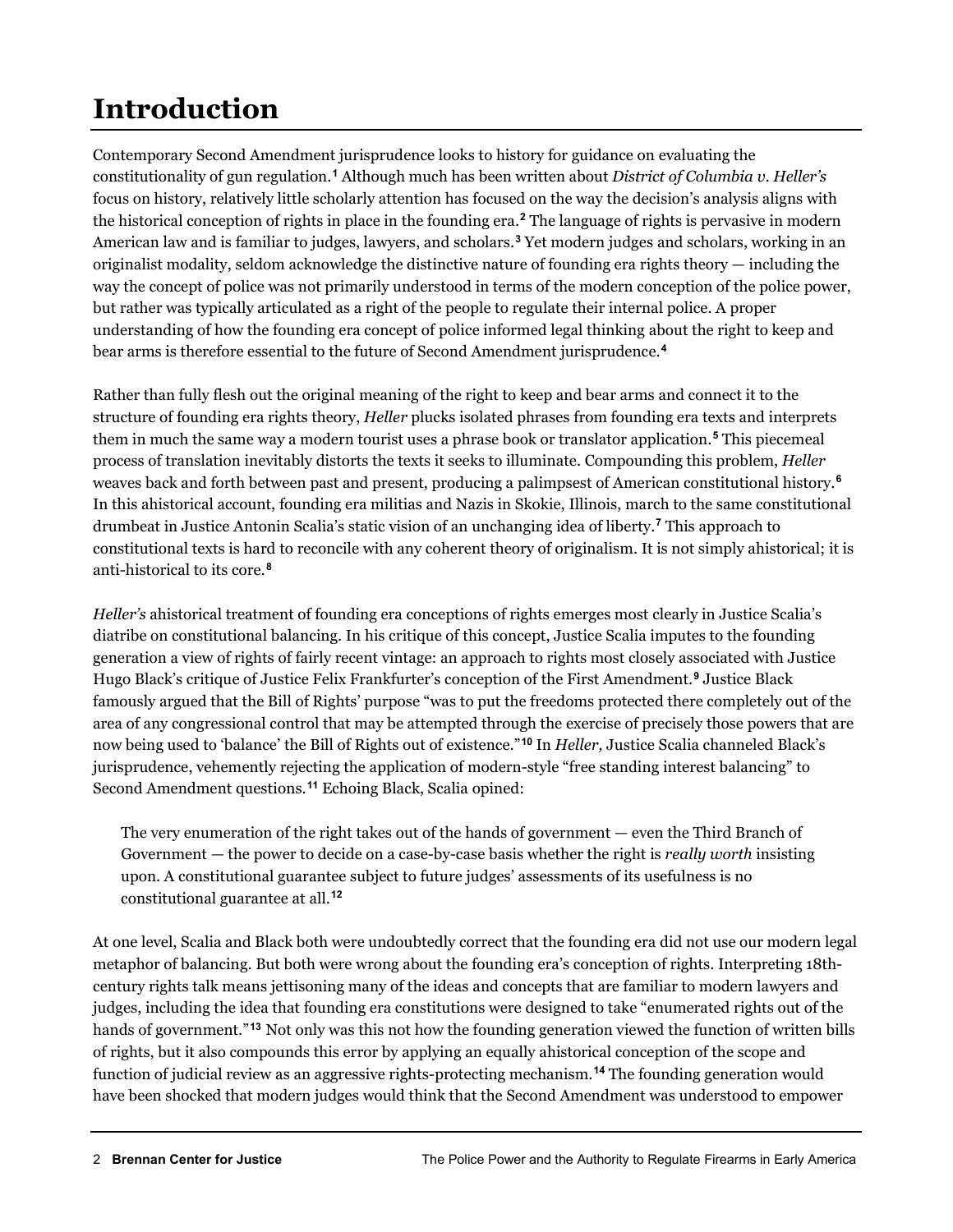unelected federal judges to act as "Platonic guardians" of the people's rights, including the right to keep and bear arms.**[15](#page-13-0)** Thus *Heller* is a perfect trifecta of anachronism: it approaches the Second Amendment, founding era rights theory, and judicial review from a distinctly un-originalist and thoroughly modern set of assumptions.**[16](#page-13-1)** In this regard, *Heller*'s many anachronisms mirror the costumes worn by some of the infamous protestors who attacked Congress in the U.S. Capitol riot of January 6, 2021. In one remarkable image from the riot, a protestor dressed as George Washington sporting a tricorne hat looks down at his cell phone while a police officer dressed in modern riot gear gazes at the scene stoically.**[17](#page-13-2)** *Heller's* mishmash of the past and present — its blatant disregard for historical chronology — is a bit like the image of George Washington looking at a cell phone; it is premised on constitutional fantasy that has little connection to historical reality.

Before analyzing the founding era's approach to rights, it is important to clearly articulate how modern American law frames issues of rights. There is a vast, erudite, and complex scholarly literature on the nature of legal rights in contemporary Anglo-American law. An influential definition of modern rights theory advanced by legal philosopher Joseph Raz frames the issue clearly: "An individual has a right if an interest of his is sufficient to hold another to be subject to a duty. His right is a legal right if it is recognized by law, that is if the law holds his interest to be sufficient ground to hold another to be subject to a duty."**[18](#page-13-3)**

Another popular framing of contemporary rights derives from the work of philosopher Ronald Dworkin.**[19](#page-13-4)** According to Dworkin, rights are trumps: strong barriers to government interference.**[20](#page-13-5)** Both of these conceptions of rights are useful in understanding modern Supreme Court jurisprudence. In a thoughtprovoking essay in the *Harvard Law Review*, constitutional scholar Jamal Greene argues that modern American constitutional law, particularly Supreme Court jurisprudence, has absorbed a good deal of Dworkin's conception of rights as trumps. Thus, "rights are absolute but for the exceptional circumstances in which they may be limited. Constitutional adjudication within this frame is primarily an interpretive exercise fixed on identifying the substance and reach of any constitutional rights at issue."**[21](#page-13-6)**

Joseph Blocher's exploration of this theme, in a short but incisive response to Greene's *Harvard Law Review* foreword, identifies the best exponent of this expansive vision of constitutional rights as Justice Black's absolutist view of the First Amendment.**[22](#page-13-7)** Black's view combines two modern ideas: a libertarian conception of rights and a robust understanding of judicial review. Yet even the most ardent champions of judicial review in the founding era believed that it was an "awesome" power, one that required the utmost judicial humility in its exercise. Failing to adhere to this type of restraint undermined republican ideals and popular faith in government and elevated the judiciary above the legislature.**[23](#page-13-8)** The modern idea of judicial supremacy — an idea that Black, Scalia, and most federal judges take for granted — did not emerge fully formed at the founding but took a long and circuitous path to becoming an accepted feature in American law.**[24](#page-13-9)** As historian Gordon Wood observes:

Thus for many Americans in the 1790s judicial review of some sort did exist. But it remained an extraordinary and solemn political action, akin perhaps to the interposition of the states that Jefferson and Madison suggested in the Kentucky and Virginia Resolutions of 1798 — something to be invoked only on the rare occasions of flagrant and unequivocal violations of the Constitution. It was not to be exercised in doubtful cases of unconstitutionality and was not yet accepted as an aspect of ordinary judicial activity.**[25](#page-13-10)**

The same reticence about judicial review was true of James Madison's constitutional thought. Historian Jack Rakove's comment about Madison's approach to judicial review underscores Wood's point. Madison, Rakove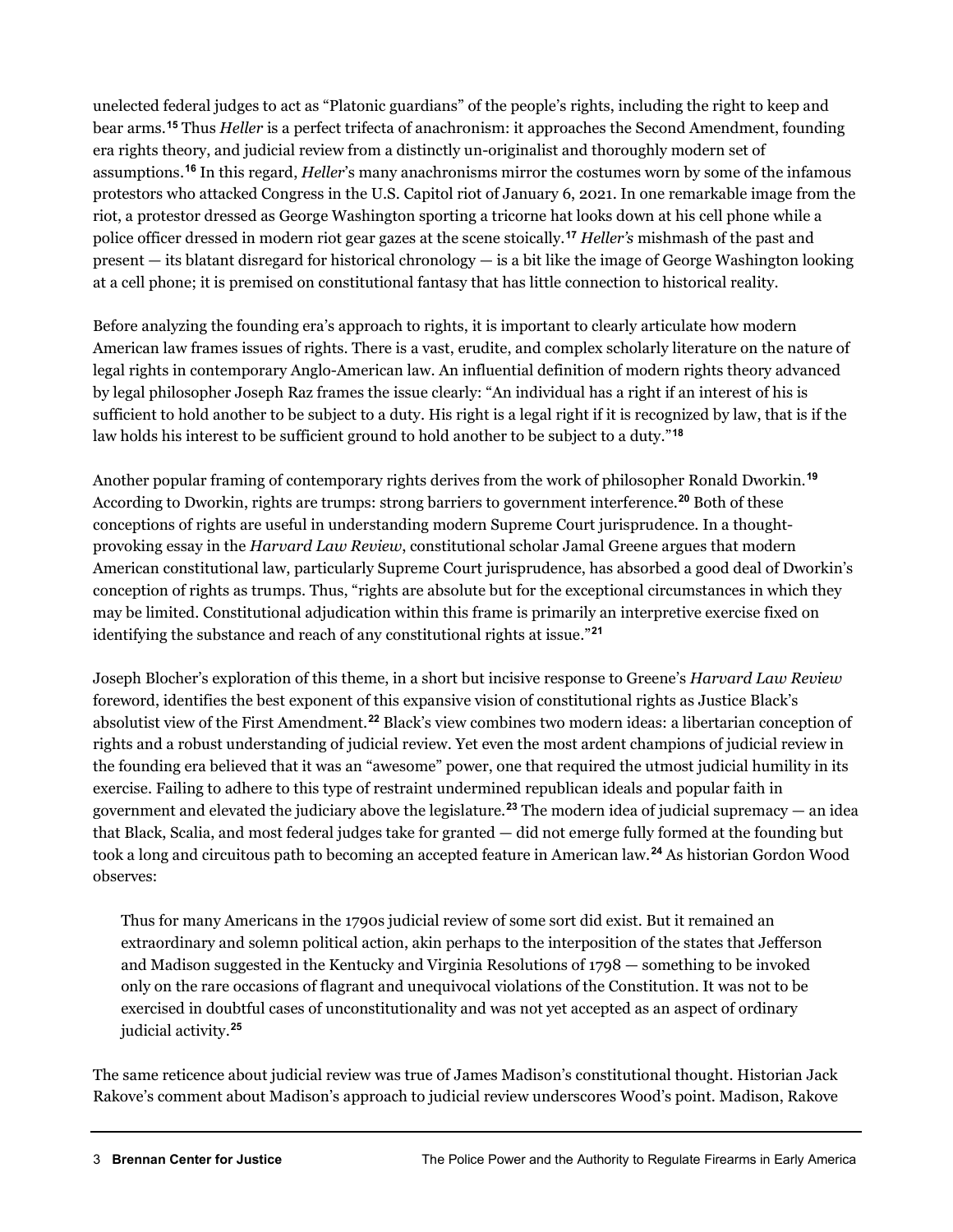notes, "did not expect the adoption of amendments to free judges to act vigorously in defense of rights."**[26](#page-13-11)** Thus, Scalia's attack on balancing was not rooted in founding era constitutionalism at all; rather, it is a prime example of the type of temporal oddity identified by legal scholar Reva Siegel.**[27](#page-13-12)** Justice Black, not Madison, offered the foundation for *Heller's* anti-balancing screed, an attack that Scalia erroneously imputed to the founding generation. Such a view has little to do with the Constitution's original meaning and is in fact a product of recent American legal history.

Founding era rights talk was an eclectic mix of social contract theory (including Lockean notions), common law, and Whig republicanism.**[28](#page-13-13)** As historian Jonathan Gienapp notes, modern originalist studies of the founding era have worked backwards from contemporary conceptions of rights, where "scholars have thus often begun their analyses with the wrong conception of rights in mind, by assuming that they are 'the inverse of powers.'"**[29](#page-13-14)** Summarizing a generation of scholarship on founding era constitutionalism, Gienapp writes that "early state constitutions vested local legislatures with sweeping authority, not because Revolutionary Americans were indifferent to individual liberty but because they assumed that empowering the people's representatives was the same thing as preserving the people's rights."**[30](#page-13-15)** America's true first freedom — the foundation of all other liberties — was neither the right to bear arms nor the core First Amendment freedoms of speech and the press but the right of the people to enact laws to regulate their own internal police.**[31](#page-13-16)**

Regulation was not antithetical to liberty; it was the necessary precondition for its exercise and survival.**[32](#page-13-17)** In an oration commemorating American independence delivered almost a decade after the adoption of the Constitution, a patriotic orator reminded his audience that "True liberty consists, not in having *no government*, not in a *destitution of all law*, but in our having an equal voice in the formation and execution of the laws, according as they effect [*sic*] our persons and property."**[33](#page-13-18)** Liberty, in this model, was not synonymous with the absence of restraint, a libertarian notion at odds with much founding era constitutional and legal thought. Liberty was the freedom to participate in politics and enact laws aimed at promoting the health, safety, and well-being of the people.**[34](#page-14-0)**

In modern law, liberty and power are typically cast as antithetical. Accordingly, rights in contemporary law function as trumps, erecting strong barriers against government interference. Founding era lawyers and jurists approached rights with a different conceptual tool kit and set of assumptions.**[35](#page-14-1)** Legal scholar Jud Campbell has recently noted that founding era ideas about rights, including those natural rights retained after the creation of a polity, were not taken off the table, as Scalia's view erroneously claims. "The point of retaining natural rights . . . was *not* to make certain aspects of natural liberty immune from governmental regulation. Rather, retained natural rights were aspects of natural liberty that could be restricted only with *just cause* and only with *consent of the body politic*."**[36](#page-14-2)** Rather than limit rights, regulation was the essential means of preserving rights.**[37](#page-14-3)**

Unrestrained liberty was a threat, not a guardian of rights.**[38](#page-14-4)** This dangerous form of liberty was *licentiousness*, a word that has virtually disappeared from modern rights discourse. Thomas Tudor Tucker, a prominent South Carolina political leader who sat in the first Congress that drafted the first 10 amendments to the Constitution, including the Second Amendment, echoed this viewpoint. "Licentiousness is a tyranny as inconsistent with freedom and as destructive of the common rights of mankind, as is the arbitrary sway of an enthroned despot. And those, who wish to call themselves truly free, have to guard, with equal vigilance, against the one and the other."**[39](#page-14-5)** The preservation of liberty — well-regulated liberty — meant steering a course between arbitrary power and licentiousness.**[40](#page-14-6)** The core right essential to this scheme of ordered liberty was the right of people to enact laws to promote the common good.**[41](#page-14-7)** Recovering this lost language of 18th-century rights, including the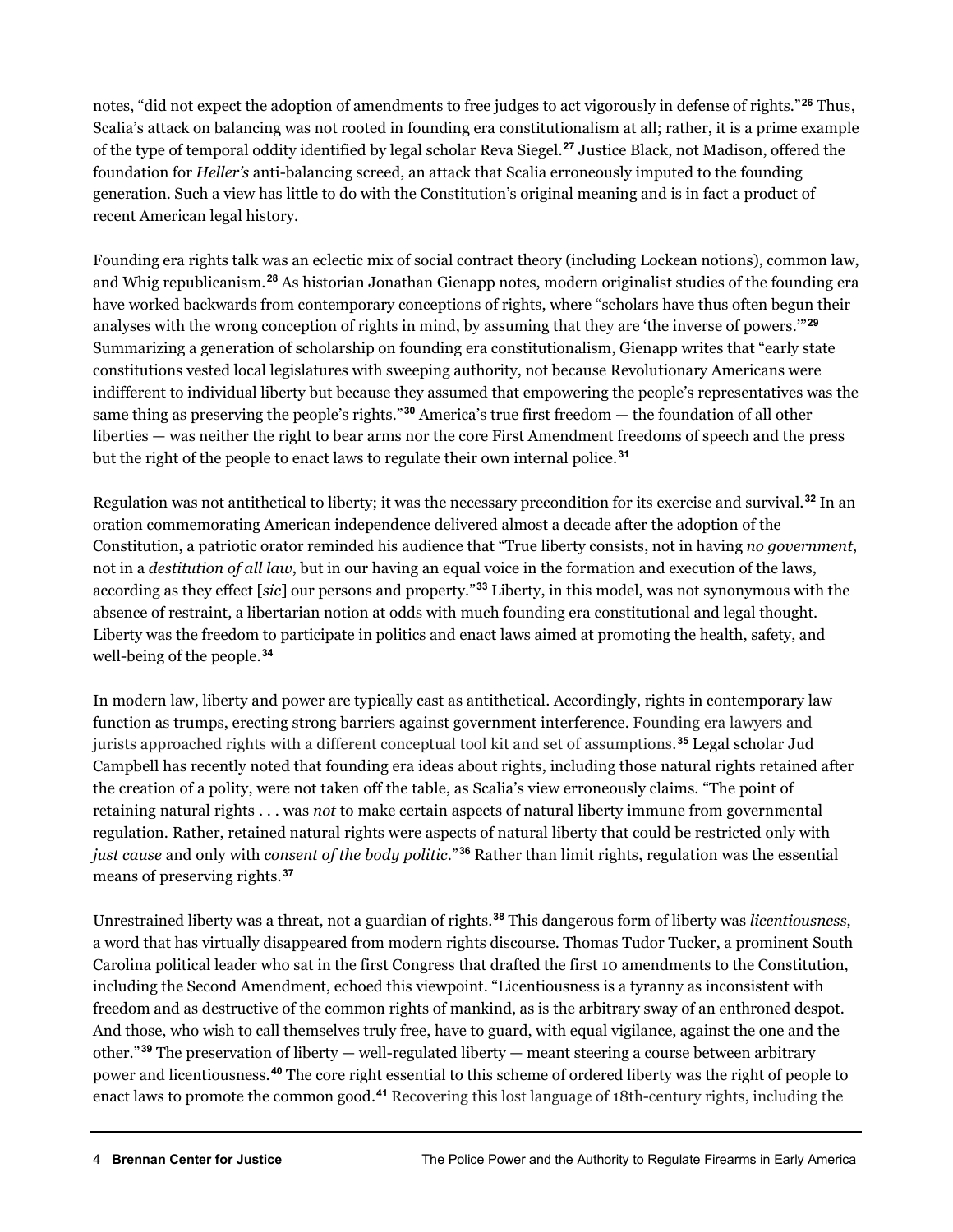conception of liberty and regulation that shaped American law in the era of the Second Amendment, is essential if *Heller's* originalist framework is to remain true to founding era understandings*.* **[42](#page-14-8)**

### **The People's Right to Regulate Their Internal Police: The Foundation of All Other Rights**

The notion of a police right — a right of the people to regulate their internal police — was pervasive in the era of the American Revolution and the Second Amendment. Modern American legal theory does not frame issues of police in the same capacious terms as the founding generation. Indeed, the dominant mode of analyzing this concept is not with the language of rights at all but with the language of power, specifically the police power. Scholars of the police power typically focus on Reconstruction, particularly on doctrinal developments following the *Slaughterhouse Cases*. **[43](#page-14-9)** Focusing on this era inevitably obscures the early American origins of the idea of police — especially the founding era's rights-based conception of police, a concept that was itself grounded in the idea of popular sovereignty.

A new body of legal scholarship on the early republic has recast the history of the police power by reconfiguring the idea of police as a rights-based legal construct that was tied to Revolutionary theories of popular sovereignty. This rights-based discourse was eventually overshadowed by an early version of the modern view of police power. Thus, the idea of a judicially monitored police power was not rooted in founding era constitutionalism at all, but only emerged gradually as part of an expansion of judicial power beginning with the Marshall Court.**[44](#page-14-10)**

One of the best expositions of the earlier vision of police rights occurred in the first state constitutions.**[45](#page-14-11)** The 1776 Pennsylvania Constitution, the first document to assert a right to bear arms, preceded that right by affirming a more elemental one: "That the people of this State have the sole, exclusive and inherent right of governing and regulating the internal police of the same."**[46](#page-14-12)** The legal concept of "police" — the power of the people, acting through their government, to enact and enforce laws to protect public health, safety, and welfare — was first conceptualized in Anglo-American law by Scottish moral and legal theorists in the 18th century.**[47](#page-14-13)** The concept was elaborated by Sir William Blackstone in his influential *Commentaries on the Laws of England*. **[48](#page-14-14)** By the era of the American Revolution, the concept had become foundational to virtually every feature of Anglo-American law and was included in many of the early state constitutions drafted after the American Revolution.

The 18th-century language of police was primarily a language about the right of legislatures to enact laws to promote public welfare. Indeed, recent corpus linguistics evidence about the use of the phrase "right of the people" has underscored this fact by demonstrating that the phrase more often articulated a collective conception of rights and not a highly individualistic one.**[49](#page-14-15)** Although *Heller* clearly rejected a collective rights reading of the Second Amendment, it did not reckon with the most important founding era right: the right of the people to regulate their internal police. This right was an individual right of citizens, but it was exercised collectively by the people.

Although the rise of a judicial discourse about the police power grew in the 19th century, it did not entirely eradicate the founding era's legislative-based language of the people's right to regulate their internal police. Moreover, the phrase *"*internal police" had already become common, particularly in state laws establishing towns and defining the scope of their legislative authority.**[50](#page-14-16)** In his classic study of the police power, Ernst Freund noted that the term "police" became widespread in legislative compilations published during the period of legal codification in the late 1820s.**[51](#page-14-17)** The term "police" continued to be used in various statutes and local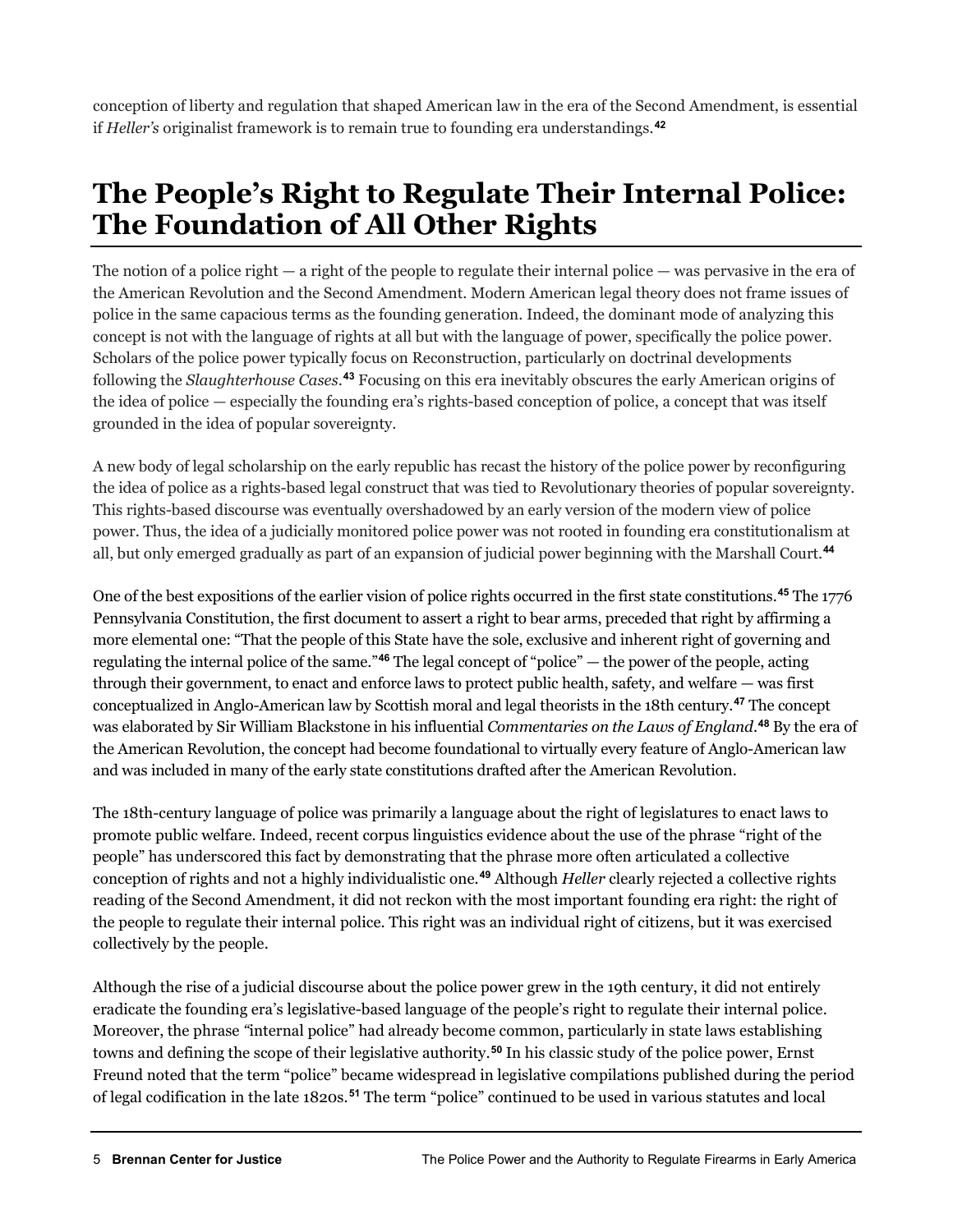ordinances, but it is indisputable that a slow process of judicializing the concept of police gained traction in American law. The Marshall and Taney Courts facilitated this process, which was aided by state court judges. By the middle of the antebellum era, the concept of state police power had been refined and elaborated by leading jurists and legal theorists.**[52](#page-14-18)**

The application of the police power to firearms and ammunition was singled out as the locus classicus of state police power by Chief Justice John Marshall in *Brown v*. *Maryland* (1827)*.* **[53](#page-14-19)** Massachusetts judge Lemuel Shaw, one of the most celebrated state jurists of the pre–Civil War era, elaborated this point in his influential opinion in *Commonwealth v*. *Alger* (1851), a decision that became a foundational text for lawyers, judges, and legislators looking for guidance on the meaning and scope of the police power.**[54](#page-14-20)** Shaw described the police power in the following manner:

[T]he power vested in the legislature by the constitution, to make, ordain and establish all manner of wholesome and reasonable laws, statutes and ordinances, either with penalties or without, not repugnant to the constitution, as they shall judge to be for the good and welfare of the commonwealth, and of the subjects of the same. It is much easier to perceive and realize the existence and sources of this power, than to mark its boundaries, or prescribe limits to its exercise. There are many cases in which such a power is exercised by all well ordered governments, and where its fitness is so obvious, that all well regulated minds will regard it as reasonable. Such are the laws to prohibit the use of warehouses for the storage of gunpowder.**[55](#page-15-0)**

Indeed, the scope of government power to regulate, prohibit, and inspect gunpowder has been among the most far-reaching of any exercise of the police power throughout American history. The many ordinances authorizing local government officials to search for gunpowder illustrate the scope of this authority.**[56](#page-15-1)**

By the start of the Civil War, a strong consensus in American law had emerged on the broad scope of the police power.**[57](#page-15-2)** Francis Lieber, a leading commentator on American politics and law in the 19th century, described its role in Anglo-American law in lucid terms: the 1836 edition of the *Encyclopædia Americana* asserted that police, "in the common acceptation of the word, in the United States and England, is applied to the municipal rules, institutions, and officers provided for maintaining order, cleanliness &c."**[58](#page-15-3)** The dominant mode of discussing police had been largely recast as a power rather than a right by mid-century.

No jurisdiction enumerated the full contours of the police power in a single text or in a single statute or ordinance. Rather, it was well understood that the exercise of this power would need to adapt to changing circumstances and new challenges as they emerged.**[59](#page-15-4)** This conception of law was familiar to most early American lawyers and judges who had been schooled in common law modes of thinking and analysis.**[60](#page-15-5)** Throughout the long arc of Anglo-American legal history, government applications of the police power were marked by flexibility, allowing local communities and states to adapt to changing circumstances and craft appropriate legislation to deal with the shifting challenges they faced.**[61](#page-15-6)** This long-standing tradition of using the police power authority to adopt specific laws to meet shifting challenges has continued to the present day.**[62](#page-15-7)**

This vision of the police power was articulated forcefully by the Supreme Court in the *License Cases* when Justice John McLean wrote this about the scope of state police power:

"It is not susceptible of an exact limitation but must be exercised under the changing exigencies of society. In the progress of population, of wealth, and of civilization, new and vicious indulgences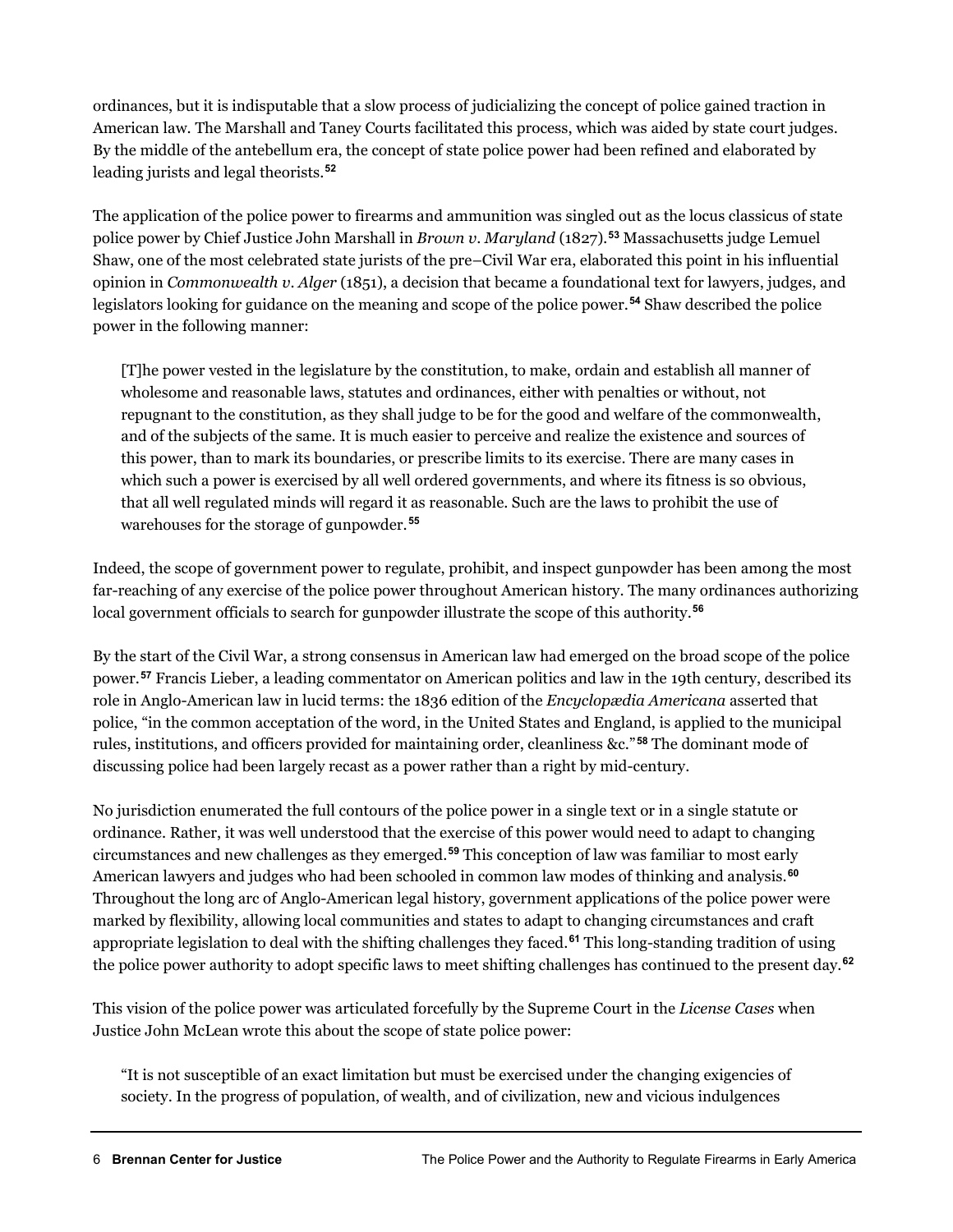spring up, which require restraints that can only be imposed by new legislative power. When this power shall be exerted, how far it shall be carried, and where it shall cease, must mainly depend upon the evil to be remedied."**[63](#page-15-8)**

The police power — the right of the people to regulate themselves — was dynamic, adapting to the changing needs of American society.

#### *State v. Reid***: The Police Power, Balancing, and Purposive Carry in Antebellum Southern Jurisprudence**

*Heller* never addresses the police power and its centrality to early American rights theory or antebellum jurisprudence. The omission is striking because *Heller* does devote considerable attention to antebellum southern cases addressing the issue of public carry, and this body of law was strongly influenced by police power jurisprudence.**[64](#page-15-9)** One of those cases, *State v. Reid* (1840), is often cited in the modern Second Amendment debate because of its robust formulation of the right to keep and bear arms. What has not drawn much judicial or scholarly notice is the way the case uses antebellum police power jurisprudence to address the meaning and scope of the right to keep and bear arms.**[65](#page-15-10)**

The *Reid* court observed that the state's concealed carry prohibition was a legitimate exercise of police power authority. "The terms in which this provision is phrased," the court noted, "leave with the Legislature the authority to adopt such regulations of police, as may be dictated by the safety of the people and the advancement of public morals."**[66](#page-15-11)** Having framed the issue before as a classic example of police power jurisprudence, the court went on to explain its understanding of how the concept of judicial review related to the proper functioning of the police power. In contrast to Justice Scalia's anti-balancing model, the *Reid* court defended a theory of judicial humility, one far closer in spirit to the founding era's vision of judicial review.**[67](#page-15-12)**

Deference to the legislature was the default rule for the *Reid* court even in cases where a law might conflict with a constitutional provision. "But let it be conceded that it is doubtful, whether the statute does not come in collision with the constitution, yet it is our duty to maintain its validity." The *Reid* court stressed that any responsible judicial body ought to take cognizance of the fact that the law had "received the assent of the two houses of the General Assembly and the Governor." Given these facts, it was vital for the court to act with some deference to the legislature. The court did not suggest abdicating its role and allowing legislatures to run roughshod over the Constitution. Judicial restraint was the appropriate stance in cases in which an alleged constitutional violation fell in a grey zone wherein reasonable jurists might disagree over the legality of the statute. "Before the judiciary can with propriety declare an act of the Legislature unconstitutional," the court asserted, "a case should be presented in which there is no rational doubt."**[68](#page-15-13)** In other words, short of incontrovertible evidence of a clear conflict, courts ought to defer to legislatures. Moreover, the *Reid* court took notice that other southern courts had divided on the constitutionality of restrictions on public carry. In the absence of a judicial consensus, courts ought to tread lightly before striking down laws. In this regard, the *Reid*  court also showed far greater judicial modesty than the *Heller* Court. Justice Scalia made no effort to acknowledge this judicial split over the issue of public carry in the antebellum case law; rather than address this division, he simply dismissed the views of any judges who took a different view of the issue than the one he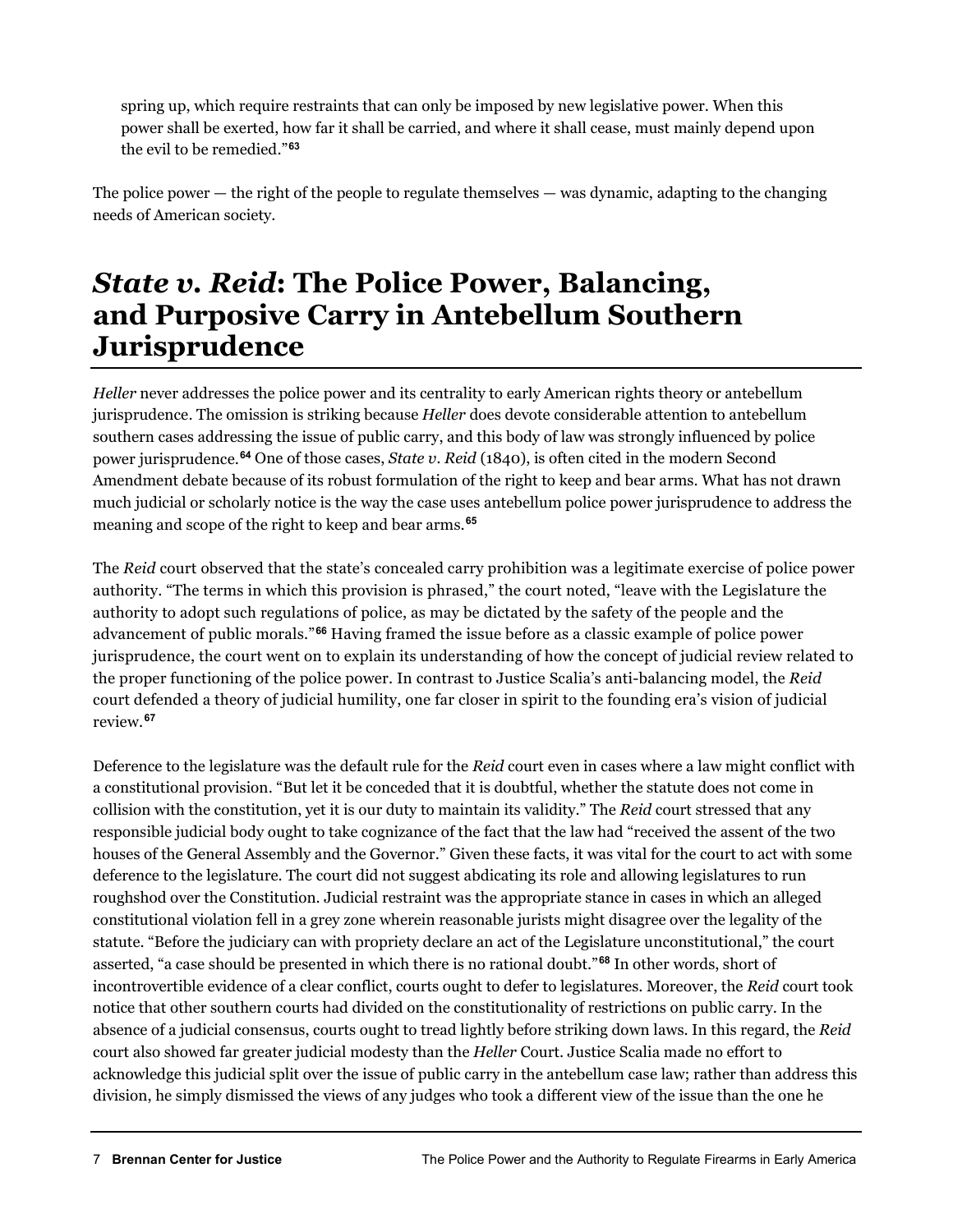advanced. Thus, Scalia effectively erased half the antebellum judicial record, an act of judicial arrogance that has few matches in American constitutional law.**[69](#page-15-14)**

Although *Heller* seems to suggest that balancing is impermissible because of history, neither founding era constitutional thought nor the antebellum jurisprudence that Justice Scalia selectively quoted supports such a conclusion. In fact, both periods support the opposite conclusion: a type of legislative balancing is hardwired into the founding era's conception of the police right, and equally central to antebellum police power jurisprudence. *Heller* got both parts of this history wrong, and in this regard its purported model of originalism is itself profoundly un-originalist.

*Reid* offers another cautionary tale for post-*Heller* Second Amendment law. Modern champions of a robust right to carry arms openly in public insist that this right is permissive in nature. The notion that one ought to have a reason to carry, they argue, is inconsistent with the very concept of a fundamental right. Once again, this claim has little foundation in founding era law or in the antebellum jurisprudence so central to *Heller*. In fact, such a view would have required repudiating the Enlightenment foundations for much of early American legal culture.**[70](#page-15-15)** In short, reasonableness has always been a defining feature of the right to carry arms in public under American law.

The facts of *Reid* underscore this important point that has gone unnoticed in post-*Heller* scholarship and jurisprudence. The case involved a sheriff who carried a concealed pistol in violation of the state's prohibition on public carry of arms. The fact that a peace officer was prosecuted for carrying a weapon might seem surprising given the libertarian cast of modern gun rights culture. But the decision makes perfect sense if one roots it in the evolving common law understanding of the limits on public carry inherited from English law. "If the emergency is pressing," the *Reid* court declared, "there can be no necessity of concealing the weapon, and if the threatened violence will allow of it, the individual may be arrested and constrained to find surieties to keep the peace, or committed to jail."**[71](#page-15-16)** The *Reid* court rejected the idea of permissive public carry. Instead, the decision asserted a much narrower vision of purposive open carry: total bans on concealed carry were unproblematic; open carry was permissible, but only if there was a legitimate reason to travel armed. A specific purpose, including a specific and imminent threat, could justify the decision to arm in public, but absent such a reason, open carry in public remained a threat to the peace. Moreover, the sheriff-defendant in *Reid*, the court reasoned, was only entitled to carry openly when the common law methods of surety available to him as a peace officer were deemed to be insufficient to protect him and maintain the peace. The state could not categorically ban open carry, but it could limit and punish those who carried without good cause.

*State v. Huntley* (1843), another favorite case of modern gun rights advocates, also supports the idea of purposive carry and rejects the idea of permissive open carry.**[72](#page-15-17)** *Huntley* marked a clear break from the traditional common law limits on armed travel in public. It represented a distinctive southern strain of an evolving American legal tradition in firearms regulation.**[73](#page-15-18)** Yet even this case drew a sharp distinction between purposive carry and permissive carry. In *Huntley,* the court wrote:

No man amongst us carries it [a pistol] about with him, as one of his every day accoutrements — as a part of his dress — and never we trust will the day come when any deadly weapon will be worn or wielded in our peace loving and law-abiding State, as an appendage of manly equipment. But although a gun is an "unusual weapon," it is to be remembered that the carrying of a gun per se constitutes no offence. For any lawful purpose — either of business or amusement — the citizen is at perfect liberty to carry his gun.**[74](#page-15-19)**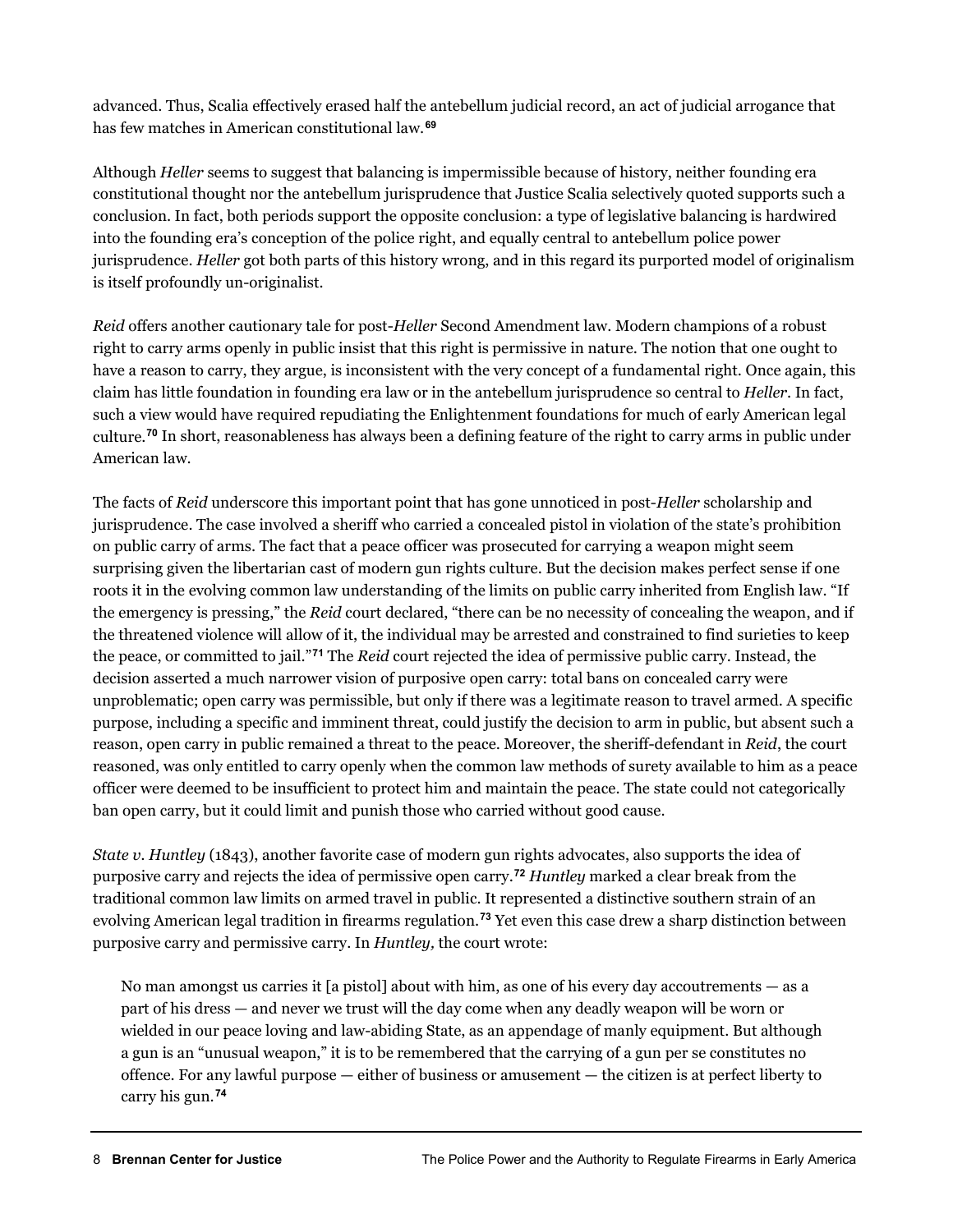Carrying weapons for a purpose openly was protected; carrying weapons with no specific purpose was not. The phrase "business or amusement" was not synonymous with carrying a weapon every day as one might carry a watch; the decision to public carry had to be grounded in a specific reason. Thus, in one of the most expansive defenses of gun rights in the antebellum South — the region of the new nation with the most tolerant view of public carry — the right protected was purposive in nature and not permissive. Lawful purpose in this case was defined as a specific activity that merited being armed: hunting, target practice, traveling, or self-defense in response to a clear and specific threat.

#### **The Police Power in the Era of the Fourteenth Amendment: Defending Gun Regulation and Protecting the Public Sphere**

The legal consensus that states enjoyed broad authority to regulate guns and gunpowder under the police power not only survived the Civil War but as a concept flourished during Reconstruction. A wave of state constitutionmaking also accompanied Reconstruction, and the notion of police power authority to regulate arms carry in public was expressly written into many of the constitutions drafted during the period. Virtually all of the new constitutions drafted and ratified during Reconstruction in southern states and a number of those adopted in the newly admitted western states used a formulation of the right to bear arms that explicitly recognized the right to regulate firearms, particularly public carry.

Idaho's formulation of the right to regulate was among the most robust: "The people have the right to bear arms for their security and defense; but the legislature shall regulate the exercise of this right by law."**[75](#page-15-20)** Another popular formulation of the right to keep and bear arms adopted during this period focused on the people's right to regulate public carry. Prior to the Civil War, Georgia's courts had carved out one of the most expansive rights to carry arms in public. The new constitution drafted during Reconstruction stepped back from this earlier libertarian conception and reaffirmed the state's broad police power to regulate arms, especially arms carried in public: "The right of the people to keep and bear arms shall not be infringed; but the general assembly shall have power to prescribe by law the manner in which arms may be borne."**[76](#page-15-21)**

Christopher G. Tiedeman, one of the era's leading legal commentators and a critic of an expansive conception of the police power, conceded that the "police power of the State extends to the protection of the lives, limbs, health, comfort and quiet of all persons, and the protection of all property within the State."**[77](#page-15-22)** Thus, even those who were concerned about possible government overreach in this period nonetheless accepted that in matters of public safety the police power was considerable.

Reconstruction witnessed an intensification of firearms regulation. Republicans sought to protect the rights of African Americans to bear arms, but this commitment did not diminish their equally ardent desire to enact strong racially neutral regulations aimed at promoting public safety, especially firearms regulations.**[78](#page-15-23)** The Republicans who wrote the Fourteenth Amendment were among the most ardent champions of state police power. As heirs to the antebellum Whig vision of a well-regulated society, Reconstruction era Republicans used government power aggressively to protect the rights of recently freed slaves and to promote their vision of ordered liberty.**[79](#page-15-24)**

State police power was not diminished by the Fourteenth Amendment. The author of section one of the Fourteenth Amendment, John Bingham, expressly affirmed this point during the public campaign to ratify the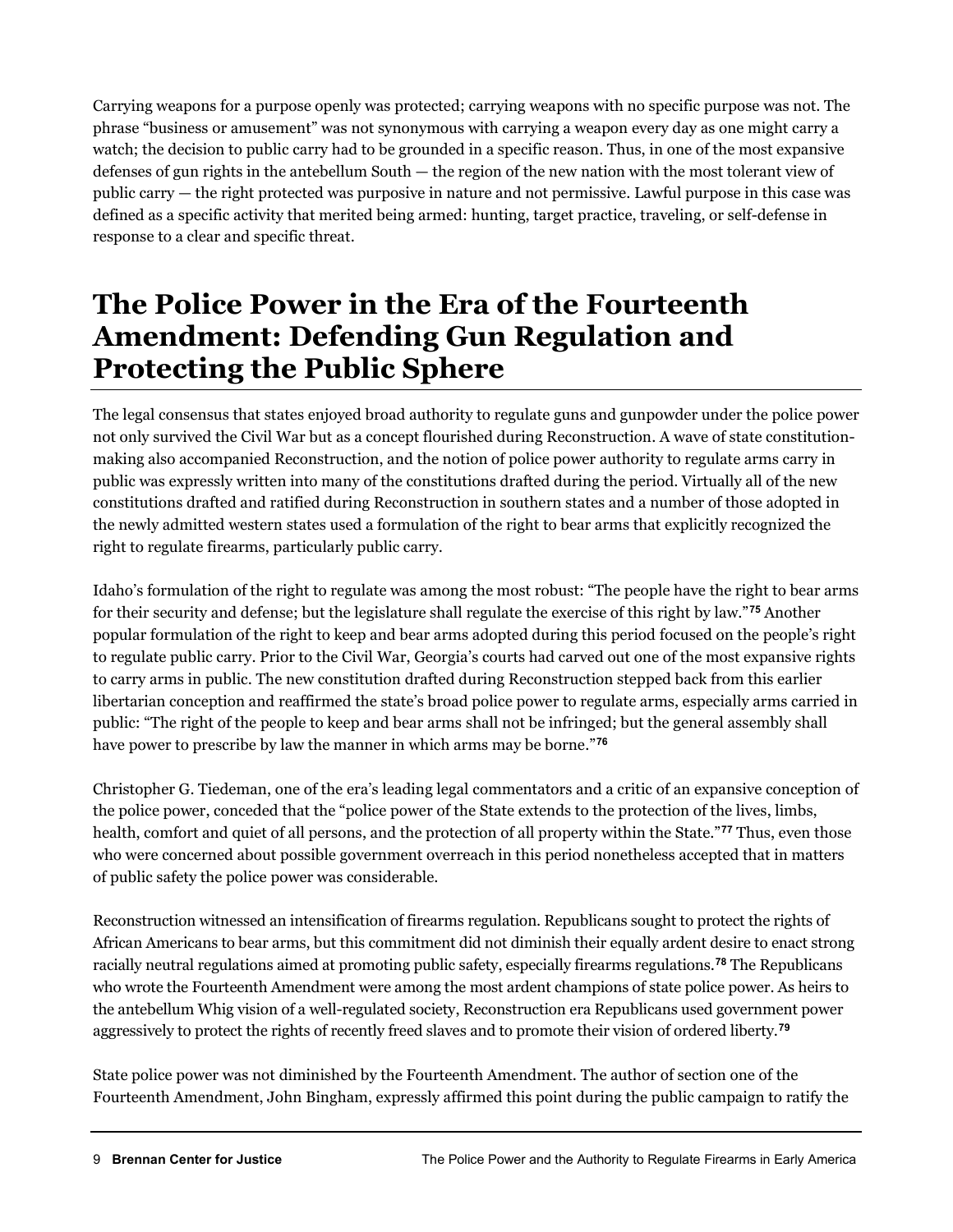amendment, assuring Ohioans in Cincinnati that the states would continue to be responsible for all issues of "local administration and personal security."**[80](#page-16-0)** As long as laws were racially neutral and favored no person over any other, the states were free to enact whatever reasonable measures were necessary to promote public safety and the common good. In fact, the passage of such laws was deemed vital to address the threat posed by white supremacist paramilitary violence in many parts of the South.

John Norton Pomeroy, the distinguished constitutional commentator from this era, captured this understanding of police power in his influential treatise written during this period, commenting that when the Second Amendment was interpreted with its "intent and design" in view, the right to keep and bear arms was not a barrier to the state's authority to regulate or limit persons from "carrying dangerous or concealed weapons."**[81](#page-16-1)** Events on the ground in many areas of the reconstructed South made it more urgent to exercise this power to restore order and protect the lives of free persons.

Texas offers some of the best evidence of the scope of regulation envisioned by Republicans during Reconstruction. To preserve the peace, it was necessary to restrict the permissive carry of weapons. Hence, this Texas statute:

Any person carrying on or about his person, saddle, or in his saddle-bags, any pistol, dirk, dagger, slungshot, sword-cane, spear, brass-knuckles, bowie-knife, or any other kind of knife manufactured or sold for the purpose of offense or defense, unless he has reasonable grounds for fearing an unlawful attack on his person, and that such ground of attack shall be immediate and pressing; or unless having or carrying the same on or about his person for the lawful defense the state, as a militiaman in actual service, or as a peace officer or policeman, shall be guilty of a misdemeanor, and, on conviction thereof, shall, for the first offense, be punished by fine of not less than twenty-five nor more than one hundred dollars, and shall forfeit to the county the weapon or weapons so found on or about his person.**[82](#page-16-2)**

Restrictions also prohibited guns in locations deemed to be essential to public or civic life. Thus, Texas specifically criminalized carrying weapons on election day or near a polling place:

It shall be unlawful for any person to carry any gun, pistol, bowie knife, or other dangerous weapon, concealed or unconcealed, on any day of election, during the hours the polls are open, within a distance of one half mile of any place of election. . . . Any person violating the provisions of this section shall be deemed guilty of a misdemeanor, and on conviction shall be punished by a fine of not less than one hundred dollars, and by imprisonment in the county jail for not less than one month: Provided, that the provisions of this section shall not apply to any officer of the election, police officer, or other person authorized to preserve the peace on the days of election.**[83](#page-16-3)**

Finally, Texas enacted enhanced protections for public safety aimed at limiting the ability of paramilitary groups to intimidate free persons or Republicans by requiring express consent from property owners to carry weapons on private property:

It shall not be lawful for any person or persons to carry firearms on the enclosed premises or plantation of any citizen, without the consent of the owner or proprietor, other than in the lawful discharge of a civil or military duty, and any person or persons so offending shall be fined a sum not less than one nor more than ten dollars, or imprisonment in the county jail not less than ten days, or both, in the discretion of the court or jury before whom the trial is had.**[84](#page-16-4)**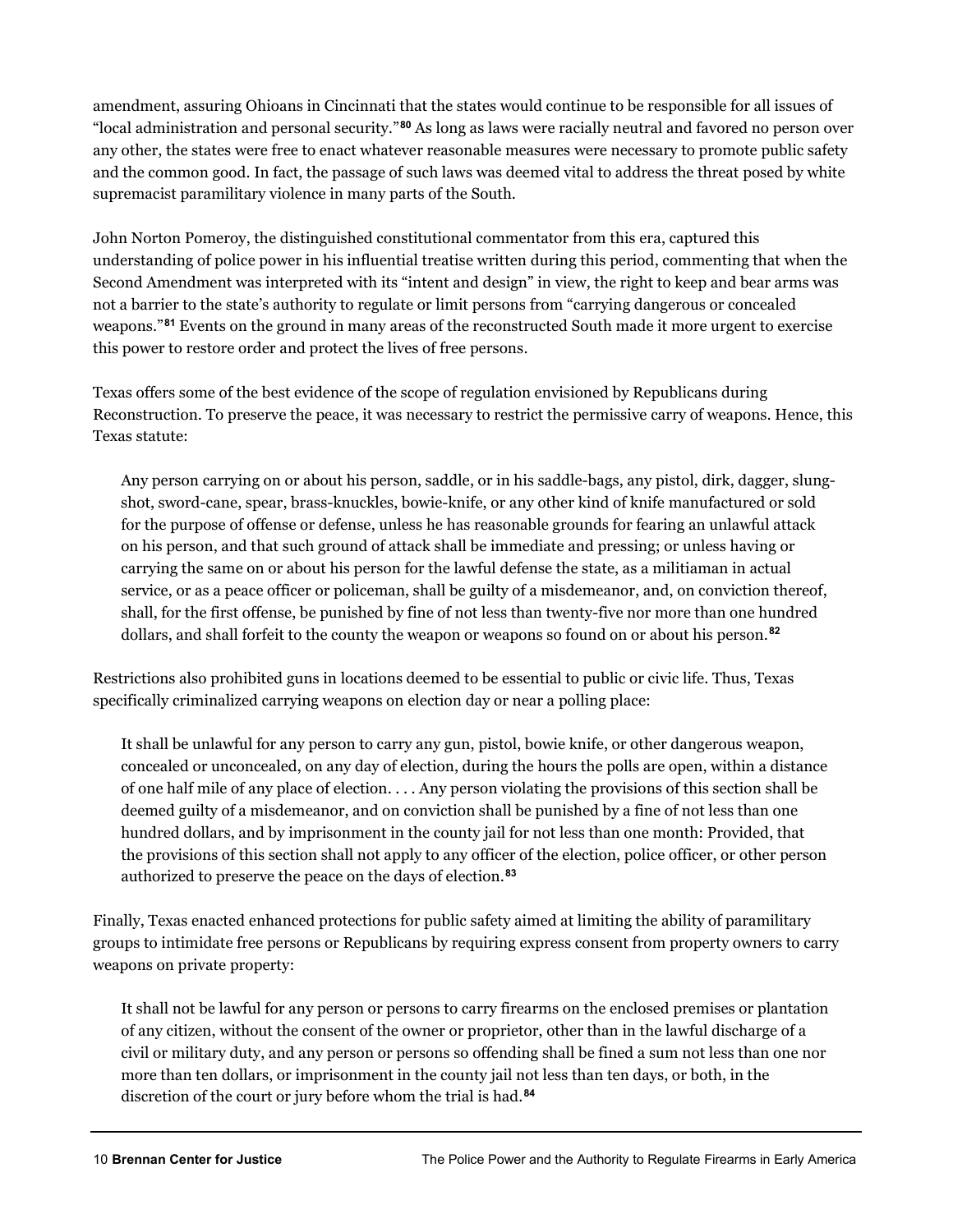The necessity of demilitarizing the public sphere and restoring the peace led states to experiment with a range of legal mechanisms to address the problem of gun violence. The regulation of firearms during Reconstruction was not a novel application of the police power but simply an example of the continuing importance of this legal concept to American law. The flexibility of the police power meant that states and localities were able to adapt to changing circumstances and deal with the threats to public order they encountered during Reconstruction.**[85](#page-16-5)**

## **Conclusion**

*Heller's* judicial reasoning and evidence have been savaged by critics from across the ideological spectrum.**[86](#page-16-6)** Much of this criticism has focused on specific historical errors and jurisprudential claims not properly grounded in history, text, and tradition. Far less attention has been devoted to the opinion's profoundly anachronistic assumptions about the nature of rights themselves. Similarly, examinations of *Heller* have not addressed the decision's failure to recognize the centrality of an expansive view of state police power both in the founding era and in the southern antebellum case law that *Heller* claims is dispositive of the "original meaning" of the Second Amendment." Finally, *Heller's* rejection of interest balancing rests on a decidedly modern, not originalist, conception of the proper role of judicial review in firearms regulation.**[87](#page-16-7)**

Despite its pretenses to be an originalist decision, *Heller* jumps back and forth across time, melding, conflating, and confusing founding era legal doctrines with modern legal theories at odds with early American law. Rather than take regulation out of the hands of the legislature as Justice Scalia suggests, the founding generation expected that states would continue to use their police powers in an active manner to regulate firearms. Even if one sets the founding era's views aside and instead focuses on the antebellum slave-owning jurists that *Heller* treats as oracular, these jurists were part of an antebellum jurisprudential tradition that conceptualized the police power in expansive terms. Judges in this period also viewed judicial review as an awesome exercise to be used sparingly in cases that were clear and beyond contention. This approach included decisions involving gun regulation. Justice Scalia's legal logic seems hard to reconcile with the views of the judges he claimed supported his view of the scope of the right to keep and bear arms.

There is no originalist foundation for *Heller's* failure to grapple with the police power or with Scalia's outsized vision of judicial review of state firearms laws. *Heller*'s doctrine finds no support in founding era law or close reading of the antebellum southern case law. Nor did the adoption of the Fourteenth Amendment change the legal scope of state police power elaborated by pre–Civil War judges. *Heller*'s vision of the police power is a product of the modern rights revolution. It is a belated attempt to smuggle gun rights into the Warren Court's broad reframing of American constitutional law. *Heller* reflects Justice Black's views of the First Amendment, not James Madison's views of the Second.

There is nothing inherently wrong with adopting a living constitutional approach, but it can hardly be defended on originalist grounds. To do so not only does great violence to the historical record but also erodes confidence in the law and undermines the Supreme Court's authority. Advancing a living constitutional argument dressed up in a tricorne hat and proclaiming that *Heller* is a triumph of a neutral originalist methodology is a sham. Few law professors, jurists, or lawyers outside the ranks of the Federalist Society would find such a claim tenable, given the mountains of evidence amassed in the past decade and the outpouring of scholarship since *Heller* was decided.**[88](#page-16-8)** Rather than serving as a model of originalist neutrality, *Heller* has become a major intellectual blemish, a serious obstacle to originalism's acceptance as an impartial methodology.**[89](#page-16-9)**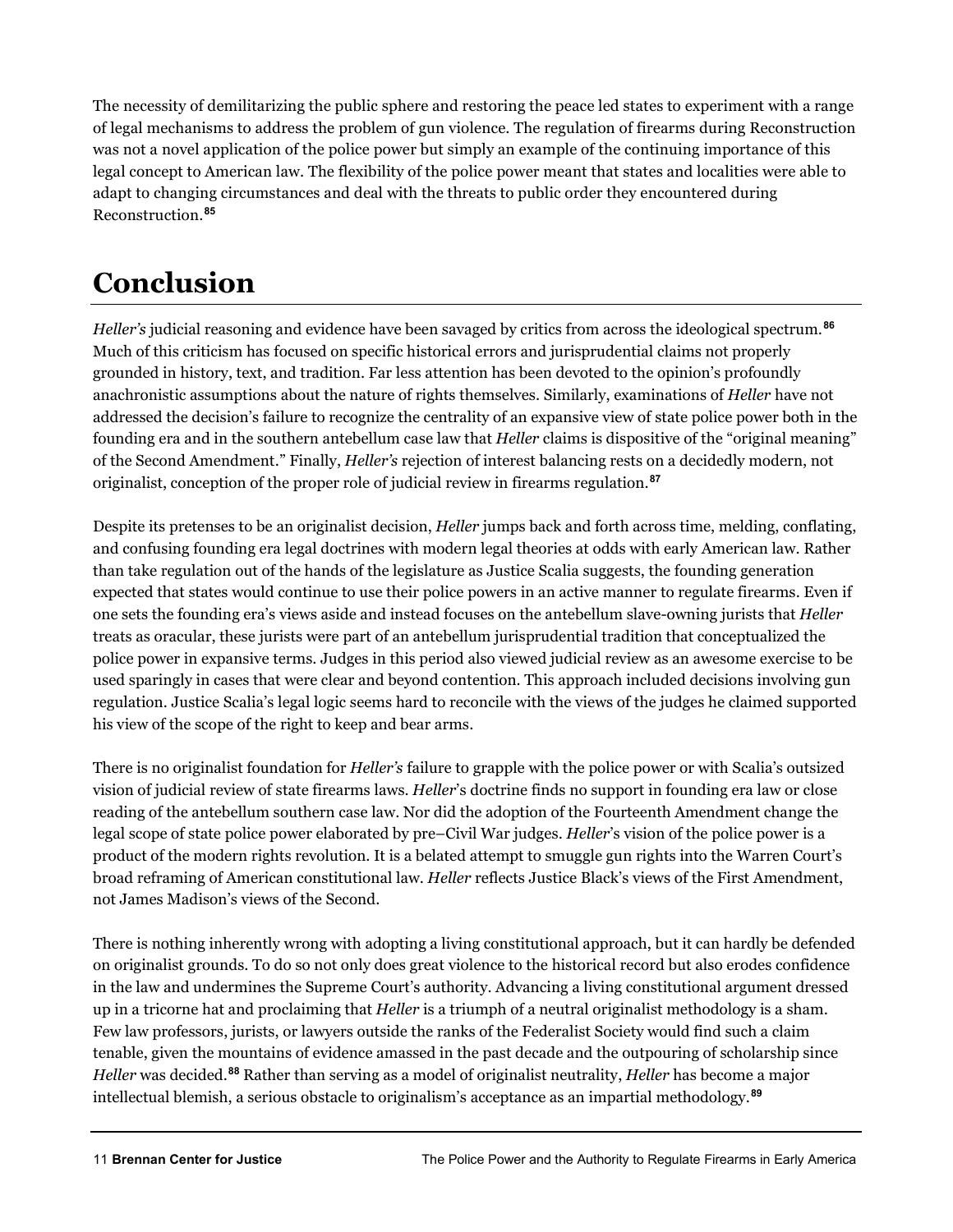A genuinely historical treatment of founding era rights theory — including the right to keep and bear arms provides scant support for *Heller*'s dismissal of the right of the people to regulate their internal police in the case of firearms. Nor does the antebellum southern case law *Heller* highlights as the key to unlocking the meaning of the Second Amendment support such a claim. Reconstruction did not change these basic facts. If one applies *Heller's* professed methodology neutrally, and Justice Scalia was correct that rights are entrenched with the scope that they had when constitutionalized, then the right of the people to regulate their own police, including firearms, must be treated with the same originalist reverence. Judges, including originalist judges, must recognize the awesome power of the people — including the right to regulate arms. When originalism is applied in a rigorous and disinterested fashion, it presents supporters of *Heller* with an uncomfortable choice: originalists must abandon either *Heller*'s holding or its methodology. It is no longer possible to support both positions and still claim that originalism is a neutral interpretive methodology.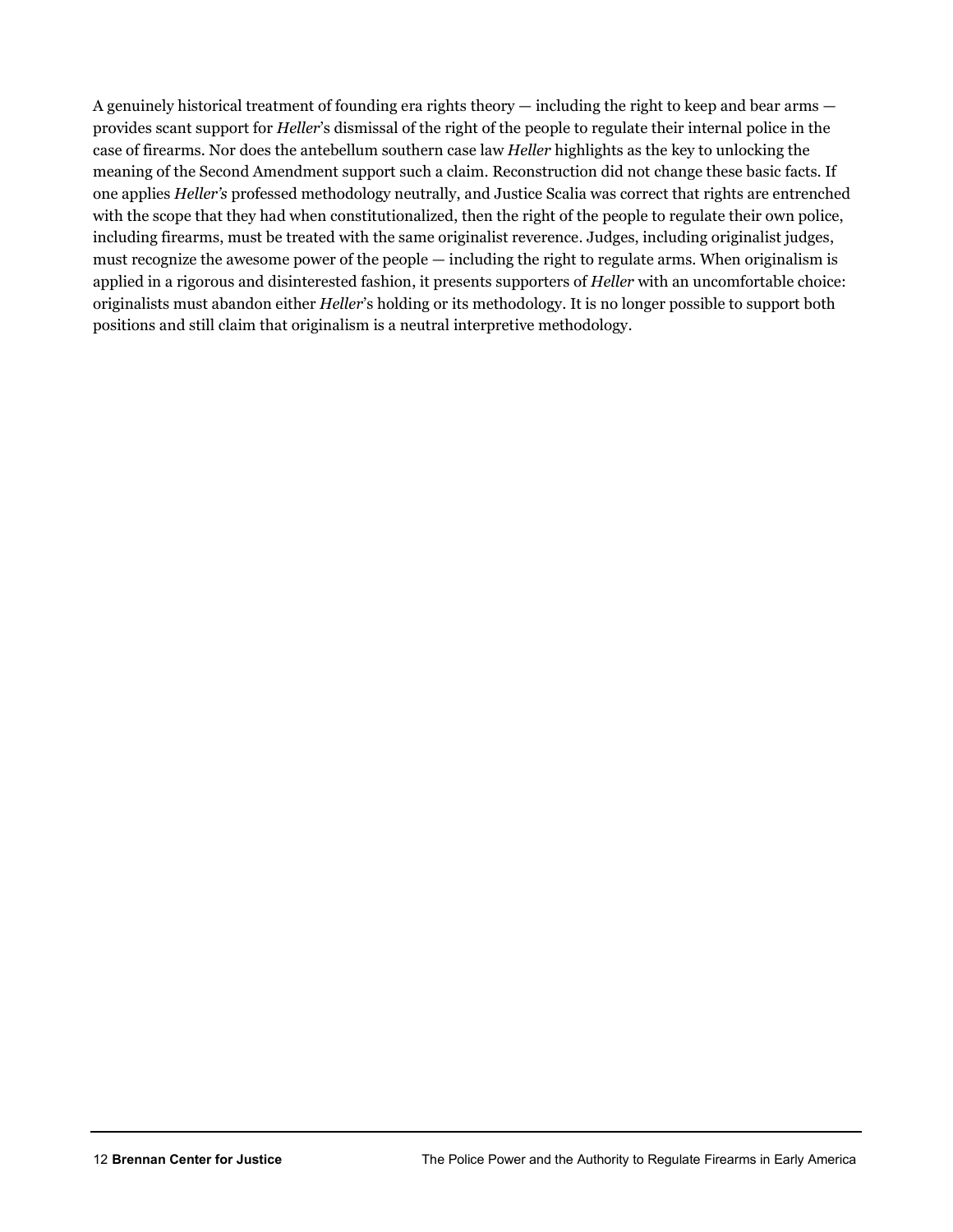#### **Endnotes**

<span id="page-12-0"></span>**<sup>1</sup>** There is considerable scholarly and judicial debate over how much *Heller*'s "text, history, and tradition" approach forecloses other modalities of constitutional interpretation. For a useful overview of these issues, *see generally* JOSEPH BLOCHER & DARRELL A.H. MILLER, THE POSITIVE SECOND AMENDMENT: RIGHTS, REGULATION, AND THE FUTURE OF *HELLER* (2018).

<span id="page-12-1"></span>**<sup>2</sup>** For a notable exception to this general silence, *see generally* Jud Campbell, *Natural Rights, Positive Rights, and the Right to Keep and Bear Arms*, 32 *L. & CONTEMP. PROBS.* 31 (2020).

<span id="page-12-2"></span>**<sup>3</sup>** *See generally* JOHN PHILLIP REID, CONSTITUTIONAL HISTORY OF THE AMERICAN REVOLUTION: THE AUTHORITY OF RIGHTS (1986); *and* THE NATURE OF RIGHTS AT THE AMERICAN FOUNDING AND BEYOND (Barry Alan Shain ed., 2007).

<span id="page-12-3"></span>**<sup>4</sup>** Campbell, *supra* note 2*.*

<span id="page-12-4"></span>**<sup>5</sup>** Jonathan Gienapp, *Historicism and Holism: Failures of Originalist Translation*, 84 FORDHAM L. REV. 935, 935–36 (2015). To properly recover original meaning, Gienapp invokes Wittgenstein's notion of "language games." *Id.* at 949–50. Making sense of the right to keep and bear arms would require not only an explication of the dictionary definition of the individual words in the amendment but also reconstructing the structure of rights discourse and founding era legal culture more generally.

<span id="page-12-5"></span>**<sup>6</sup>** Reva Siegel describes these disorienting jumps across time as temporal oddities. *See* Reva B. Siegel, *Dead or Alive: Originalism as Popular Constitutionalism in* Heller, 122 HARV. L. REV. 191, 196–97 (2008) ("There are temporal oddities in the evidence the majority marshals in support of this claim about the original meaning of the Second Amendment.").

<span id="page-12-6"></span>**<sup>7</sup>** *Compare* Dist. of Columbia v. Heller, 554 U.S. 570, 605 (2008), *with id.* at 634–35. Justice Scalia's discussion of Nazis marching in Skokie as a rebuttal to Justice Breyer's discussion of balancing is egregiously ahistorical. For a historical discussion of the way the right to assemble and protest was understood in the founding era. *See generally* Saul Cornell, *"To Assemble Together for Their Common Good": History, Ethnography, and the Original Meanings of the Rights of Assembly and Speech*, 84 FORDHAM L. REV. 915 (2015).

<span id="page-12-7"></span>**<sup>8</sup>** For a thoughtful discussion of the role of history in constitutional theory that moves beyond the simplistic view of the past at the core of most forms of originalism, *see generally* Jack M. Balkin, *The New Originalism and the Uses of History*, 82 FORDHAM L. REV. 641 (2013); *and* Richard H. Fallon Jr., *The Many and Varied Roles of History in Constitutional Adjudication*, 90 NOTRE DAME L. REV. 1753 (2015). For Balkin's assessment of the tension between originalism and history, *see generally* Jack M. Balkin, *Lawyers and Historians Argue About the Constitution*, 35 CONST. COMMENT. *345* (2020).

<span id="page-12-8"></span>**<sup>9</sup>** Joseph Blocher, *Response: Rights as Trumps of What?*, 132 *HARV. L. REV. F.* 120, 123 (2019) (quoting Konigsberg v. State Bar, 366 U.S. 36, 61 (1961) (Black, J., dissenting)); *see generally* T. Alexander Aleinikoff, *Constitutional Law in the Age of Balancing*, 96 YALE L.J. 943 (1987). A corpus linguistic search of the Corpus of Founding Era American English (COFEA), a database hosted by Brigham Young University Law School, shows no evidence that these two terms occurred together. The one example that vaguely analogizes to the modern usage is the following comment made during a congressional debate: "I shall never wish to encroach upon the Constitution, but I will be equally against destroying the balance between the rights which the people have delegated and those they have retained" (3 ANNALS OF CONG. 141–42 (1791–93)).

#### <span id="page-12-9"></span>**<sup>10</sup>** *Id.*

<span id="page-12-10"></span>**<sup>11</sup>** *Heller*, 554 U.S. at 634. The classic account of the balancing in modern law is Aleinikoff, *supra* note 9. Although *Heller* precludes something Scalia dubs "free standing interest balancing," there is less agreement on whether it precludes all forms of balancing. *See Heller*, 554 U.S. at 634–35; *and* Allen Rostron, *Justice Breyer's Triumph in the Third Battle over the Second Amendment*, 80 GEO. WASH. L. REV. 703, 707 (2012).

<span id="page-12-11"></span>**<sup>12</sup>** *Heller*, 554 U.S. at 634 (emphasis in original).

<span id="page-12-12"></span>**<sup>13</sup>** *See generally* Jonathan Gienapp, *The Foreign Founding: Rights, Fixity, and the Original Constitution*, 97 TEX. L. REV. ONLINE 115 (2019). The irony is doubly compounded by the fact that Scalia's approach, reflecting modern incorporation theory, accepts a theory of federal judicial review of local law that was rejected by the founding generation, making his approach not simply inconsistent with founding era constitutionalism but almost the mirror image of it. Nobody in the founding era would have ever imagined that the Second Amendment could be used to limit state police power authority over gunpowder and firearms. If such a view had been articulated, the Second Amendment would never have been ratified, a fact that makes Scalia's originalism paradoxical. Following Scalia's vision of the Second Amendment would have prevented it from existing, a further illustration of his paradoxical "back to the future" judicial surrealism.

<span id="page-12-13"></span>**<sup>14</sup>** *See generally* Jud Campbell, *Judicial Review and the Enumeration of Rights*, 15 GEO. J.L. & PUB. POL'Y 569 (2017). Apart from the more ardent Anti-Federalists, judicial review was recognized by a broad range of legal actors. The power was novel to many in the first generation after the Revolution, resisted by some, and still typically framed in a departmentalist framework in which each branch of government would exercise a kind of constitutional review of statutes during its own legitimate functions. The most fervent champions of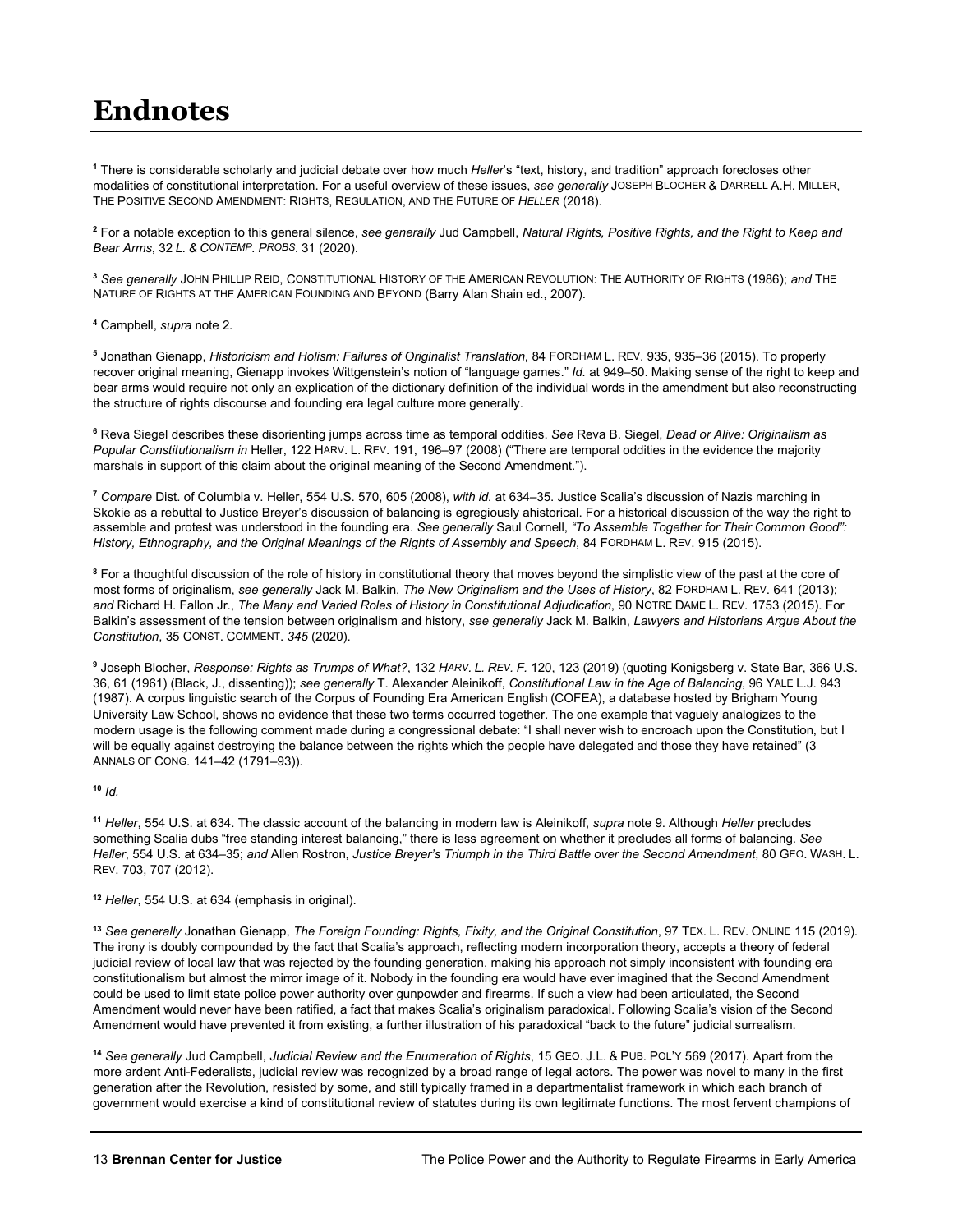judicial review among the Federalists, however, pressed the idea that the judiciary had a special authority on questions of legal/constitutional interpretation, pushing the doctrine of judicial review far closer to the modern idea of judicial supremacy, in which each branch of government is expected to abide by the legal/constitutional pronouncements of the court even when exercising their own independent functions. For a summary of the voluminous body on the early history of judicial review, *see generally* GERALD LEONARD & SAUL CORNELL, THE PARTISAN REPUBLIC: DEMOCRACY, EXCLUSION, AND THE FALL OF THE FOUNDERS' CONSTITUTION, 1780s– 1830s (2019).

<span id="page-13-0"></span>**<sup>15</sup>** The reference to Platonic guardians is from LEARNED HAND, THE BILL OF RIGHTS 73-77 (1958). There is a strong scholarly consensus that some form of judicial review was widely recognized at the time the Constitution was ratified but that the scope of the power was narrowly defined. The adoption of the Fourteenth Amendment did not challenge the notion that the states would continue to exercise their police power authority to promote public safety. *See infra* notes 77–85 and accompanying text.

<span id="page-13-1"></span>**<sup>16</sup>** For a brief overview of some of the most blatant and egregious historical errors in *Heller* and the scholarship it cited, *see generally* Saul Cornell, *"Half Cocked": The Persistence of Anachronism and Presentism in the Academic Debate over the Second Amendment*, 106 J. CRIM. L. & CRIMINOLOGY (2016).

<span id="page-13-2"></span>**<sup>17</sup>** The assault on the U.S. Capitol in 2021 included a plethora of symbols and images borrowed from American history, including a number of people dressed in Revolutionary era costumes. *See* Washington Post Staff, *Identifying Far-Right Symbols That Appeared at the U.S. Capitol Riot*," WASH. POST (Jan. 15, 2021)[, https://www.washingtonpost.com/nation/interactive/2021/far-right-symbols-capitol-riot/;](https://www.washingtonpost.com/nation/interactive/2021/far-right-symbols-capitol-riot/) *and* Brent Stirton, *Trump Supporters Hold "Stop the Steal" Rally in DC amid Ratification of Presidential Election*, GETTY IMAGES (Jan. 6, 2021), [https://www.gettyimages.com/detail/news-photo/protester-dressed-as-george-washington-debates-with-a-news-photo/1230734053.](https://www.gettyimages.com/detail/news-photo/protester-dressed-as-george-washington-debates-with-a-news-photo/1230734053)

<span id="page-13-3"></span>**<sup>18</sup>** Joseph Raz, *Legal Rights*, 4 OXFORD J. LEGAL STUD. 1, 14 (1984). *See generally* Leif Wenar, *Rights*, *in THE STANFORD ENCYCLOPEDIA OF PHILOSOPHY* (Edward N. Zalta ed., 2021).

<span id="page-13-4"></span>**<sup>19</sup>** Ronald R. Dworkin, *Rights as Trumps*, *in* THEORIES OF RIGHTS 153–67 (Jeremy Waldron ed., 1984). For lucid, brief discussion of Dworkin, *see* Raymond Wacks, *Dworkin: The Moral Integrity of Law*, *in* PHILOSOPHY OF LAW: A VERY SHORT INTRODUCTION 49–64 (2d ed. 2014).

<span id="page-13-5"></span>**<sup>20</sup>** For an exploration of what a Dworkian reading of the Constitution would look like, *see generally* JAMES E. FLEMING, FIDELITY TO OUR IMPERFECT CONSTITUTION: FOR MORAL READINGS AND AGAINST ORIGINALISMS (2015).

<span id="page-13-6"></span>**<sup>21</sup>** For a recent exploration of the impact of Dworkin's framework, *see* Jamal Greene, *The Supreme Court, 2017 Term — Foreword: Rights as Trumps?*, 132 HARV. L. REV. 28, 30 (2018).

<span id="page-13-7"></span>**<sup>22</sup>** *See also* Blocher, *supra* note 9.

<span id="page-13-8"></span>**<sup>23</sup>** Gordon S. Wood, *The Origins of Judicial Review Revisited, or How the Marshall Court Made More Out of Less*, 56 WASH. & LEE L. REV. 787, 795–96 (1999).

<span id="page-13-9"></span><sup>24</sup> In the period before the incorporation of the Bill of Rights, the debate over judicial review of legislation and the protection of individual rights was largely a question about state courts adjudicating state laws. *See* LEONARD & CORNELL, *supra* note 14.

<span id="page-13-10"></span>**<sup>25</sup>** Wood, *supra* note 23*,* at 798–99.

<span id="page-13-11"></span>**<sup>26</sup>** *See also* JACK N. RAKOVE, ORIGINAL MEANINGS: POLITICS AND IDEAS IN THE MAKING OF THE CONSTITUTION 355 (1996).

<span id="page-13-12"></span>**<sup>27</sup>** *See* Siegel, *supra* note 6.

<span id="page-13-13"></span>**<sup>28</sup>** Campbell, *supra* note 2.

<span id="page-13-14"></span>**<sup>29</sup>** Gienapp, *supra* note 13, at 119.

<span id="page-13-15"></span>**<sup>30</sup>** *Id.*

<span id="page-13-16"></span>**<sup>31</sup>** THE DECLARATION OF INDEPENDENCE para. 3 (U.S. 1776) ("He has refused his Assent to Laws, the most wholesome and necessary for the public good.").

<span id="page-13-17"></span>**<sup>32</sup>** Modern libertarian legal scholars have generally approached liberty and rights from an anachronistic point of view marred by presentism. *See* RANDY E. BARNETT, OUR REPUBLICAN CONSTITUTION: SECURING THE LIBERTY AND SOVEREIGNTY OF WE THE PEOPLE 31–82 (2016); *and* RICHARD A. EPSTEIN, THE CLASSICAL LIBERAL CONSTITUTION: THE UNCERTAIN QUEST FOR LIMITED GOVERNMENT 3–6, 17–25 (2014). For critiques of this model, *see* Jud Campbell, *Republicanism and Natural Rights at the Founding*, 32 CONST. COMMENT. 85, 87 (2017).

<span id="page-13-18"></span>**<sup>33</sup>** JOSEPH RUSSELL, AN ORATION; PRONOUNCED IN PRINCETON, MASSACHUSETTS, ON THE ANNIVERSARY OF AMERICAN INDEPENDENCE, JULY 4, 1799 at 7 (Worcester, Mass., Isaiah Thomas 1799) (emphasis in original).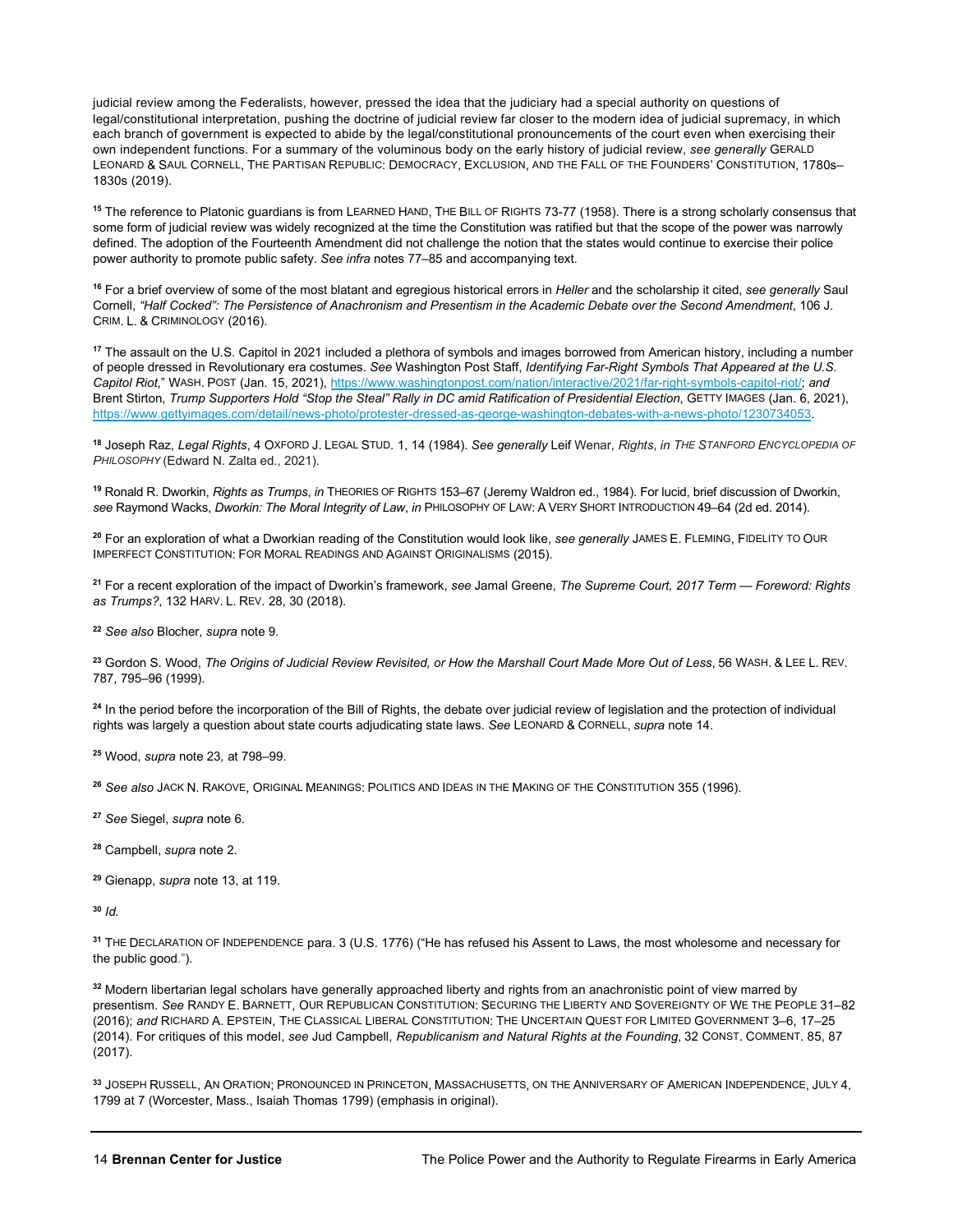<span id="page-14-0"></span>**<sup>34</sup>** *See generally* GORDON S. WOOD, THE CREATION OF THE AMERICAN REPUBLIC 1776–1787 (1969); *and* QUENTIN SKINNER, LIBERTY BEFORE LIBERALISM (1998).

<span id="page-14-1"></span>**<sup>35</sup>** *See generally* Dan Edelstein, *Early-Modern Rights Regimes: A Genealogy of Revolutionary Rights*, 3 CRITICAL ANALYSIS L. 221 (2016).

<span id="page-14-2"></span>**<sup>36</sup>** Jud Campbell, *The Invention of First Amendment Federalism*, 97 TEX. L. REV. 517, 527 (2019) (emphasis in original). Campbell's work builds on a broad scholarly consensus derived from the work of several scholars, including the works of Wood, Reid, and Rakove; *see also supra* note 3.

<span id="page-14-3"></span>**<sup>37</sup>** *See generally supra* note *34.*

<span id="page-14-4"></span>**<sup>38</sup>** *Id.*

<span id="page-14-5"></span>**<sup>39</sup>** [Thomas Tudor Tucker] Philodemus, *Conciliatory Hints, Attempting, by a Fair State of Matters, to Remove Party Prejudice, Charleston, 1784*, reprinted *in* 1 AMERICAN POLITICAL WRITING DURING THE FOUNDING ERA, 1760–1805, 628 (Donald S. Lutz & Charles S. Hyneman eds., 1983).

<span id="page-14-6"></span>**<sup>40</sup>** On the idea of well-regulated liberty and founding era conceptions of rights, *see generally* JOHN J. ZUBLY, THE LAW OF LIBERTY (1775). The corresponding modern legal concept would be "ordered liberty"; *see* Palko v. Connecticut, 302 U.S, 319, 325 (1937). For a more recent elaboration of the concept, *see generally* JAMES E. FLEMING & LINDA C. MCCLAIN, ORDERED LIBERTY: RIGHTS, RESPONSIBILITIES, AND VIRTUES (2013).

<span id="page-14-7"></span>**<sup>41</sup>** *See* Campbell, *supra* note 2. Campbell demonstrates that the meaning of the Second Amendment and founding era rights more generally must be placed in the context of the contractarian discourse of rights.

<span id="page-14-8"></span>**<sup>42</sup>** For a useful summary of *Heller*'s complex relationship to other fields of constitutional law, *see* BLOCHER & MILLER, *supra* note 1.

<span id="page-14-9"></span>**<sup>43</sup>** *See generally Slaughter-House Cases*, 83 U.S. 36 (1872); Harry N. Scheiber, *State Police Power*, *in* 4 ENCYCLOPEDIA OF THE AMERICAN CONSTITUTION 1744 (Leonard W. Levy et al. eds., 1986).

<span id="page-14-10"></span>**<sup>44</sup>** This jurisprudential development was part of a larger effort to limit legislative discretion and curtail democratic overreach begun by the Marshall Court. *See generally* Aaron T. Knapp, *The Judicialization of Police*, 2 CRITICAL ANALYSIS L. 64 (2015); *see also* MARKUS DIRK DUBBER, THE POLICE POWER: PATRIARCHY AND THE FOUNDATIONS OF AMERICAN GOVERNMENT (2005); Christopher Tomlins, *Necessities of State: Police, Sovereignty, and the Constitution*, 20 J. OF POL'Y HIST. 47 (2008); *and* LEONARD & CORNELL, *supra* note 14.

<span id="page-14-11"></span>**<sup>45</sup>** *See, e.g.*, MD. DECLARATION OF RIGHTS art. IV (1776); N.C. DECLARATION OF RIGHTS art. I, § 3 (1776); *and* VT. DECLARATION OF RIGHTS art. V (1777).

<span id="page-14-12"></span>**<sup>46</sup>** PA. CONST. of 1776, ch. I, art. III.

<span id="page-14-13"></span>**<sup>47</sup>** *See generally* WILLIAM J. NOVAK, THE PEOPLE'S WELFARE: LAW AND REGULATION IN NINETEENTH-CENTURY AMERICA (1996).

<span id="page-14-14"></span>**<sup>48</sup>** 4 WILLIAM BLACKSTONE, COMMENTARIES 162 (1769). On the concept of police in early American law, *see generally* DUBBER, *supra* note 44.

<span id="page-14-15"></span>**<sup>49</sup>** *See generally* Kyra Babcock Woods, *Corpus Linguistics and Gun Control: Why Heller Is Wrong*, 2019 BYU L. REV. 1401 (2020). In her analysis, Woods found that most of the uses of the phrase "right of the people" (65 percent) supported Justice Stevens's reading of the Second Amendment, not Justice Scalia's view. Arguments for a more individualistic reading of this phrase rely not on accepted originalist methods but on intratextualist readings of this phrase within the text of the Bill of Rights. When read against the general use of the term in constitutional writing and speech in the Founding era, the standard approach of most originalists, the meaning of the phrase seems less clearly focused on an individualistic conception of rights.

<span id="page-14-16"></span>**<sup>50</sup>** For examples of this usage, *see An Act Incorporating the residents residing within limits therein mentioned*, *in* 2 NEW YORK LAWS 158 (1785) (establishing the town of Hudson, NY); *and An Act to incorporate the Town of Marietta*, *in* LAWS PASSED IN THE TERRITORY NORTHWEST OF THE RIVER OHIO 29 (1791). For later examples, *see* 1 STATUTES OF THE STATE OF NEW JERSEY 561 (rev. ed. 1847); 1 SUPPLEMENTS TO THE REVISED STATUTES. LAWS OF THE COMMONWEALTH OF MASSACHUSETTS, PASSED SUBSEQUENTLY TO THE REVISED STATUTES: 1836 TO 1849, INCLUSIVE 413 (Theron Metcalf & Luther S. Cushing, eds. 1849).

<span id="page-14-17"></span>**<sup>51</sup>** ERNST FREUND, THE POLICE POWER: PUBLIC POLICY AND CONSTITUTIONAL RIGHTS 2, n.2 (1904).

<span id="page-14-18"></span>**<sup>52</sup>** Tomlins, *supra* note 44.

<span id="page-14-19"></span>**<sup>53</sup>** Brown v. Maryland, 25 U.S. (12 Wheat.) 419, 442–43 (1827) ("The power to direct the removal of gunpowder is a branch of the police power."). *See generally* Thurlow v. Massachusetts (The License Cases), 46 U.S. (5 How.) 504 (1847).

<span id="page-14-20"></span>**<sup>54</sup>** Commonwealth v. Alger, 61 Mass. (7 Cush.) 53, 76 (1851).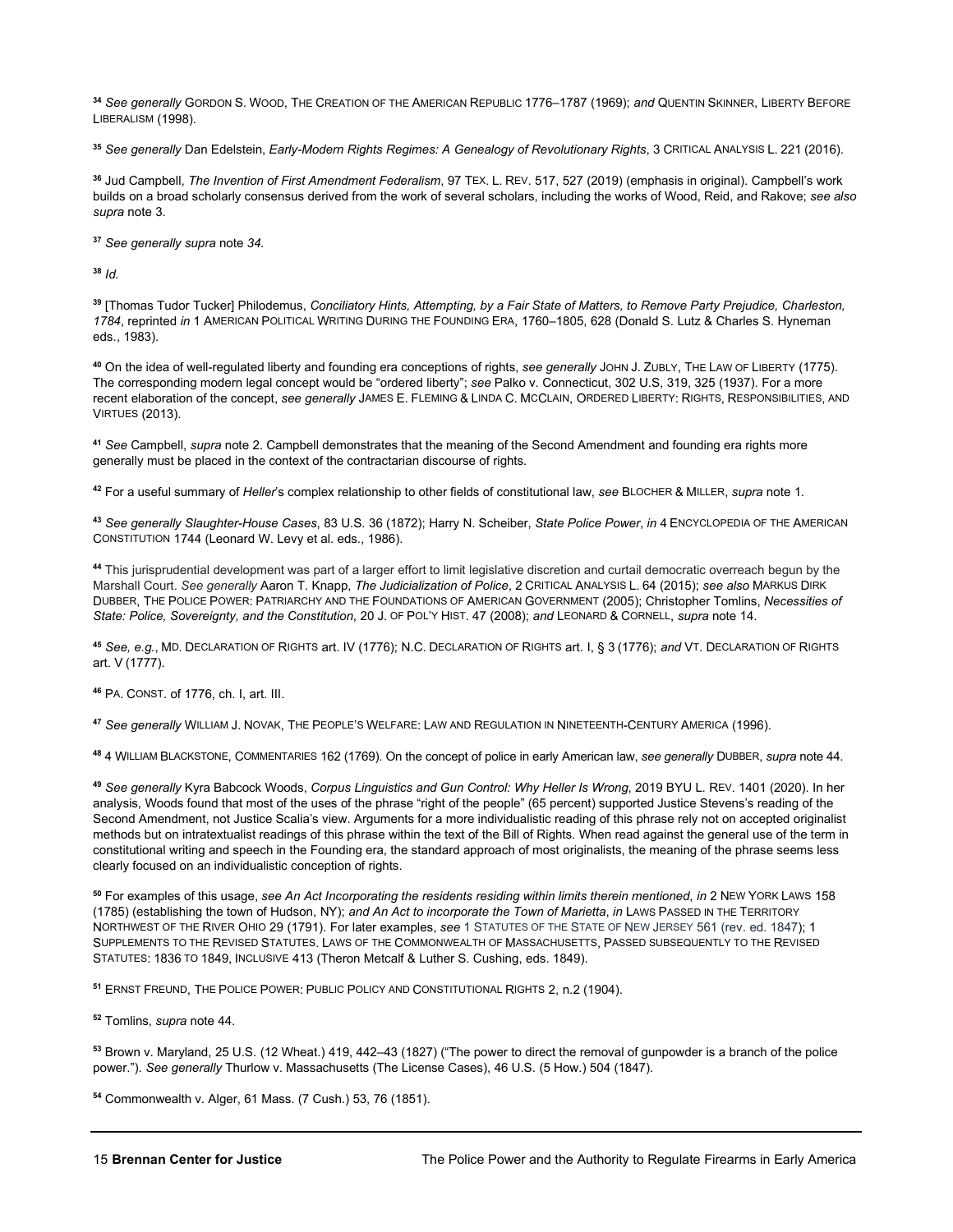<span id="page-15-0"></span>**<sup>55</sup>** *Id.* at 85. For another good discussion of how state jurisprudence treated the concept, *see* Thorpe v. Rutland & Burlington R.R. Co., 27 Vt. 140, 149 (1855).

<span id="page-15-1"></span>**<sup>56</sup>** *See generally* Saul Cornell & Nathan DeDino, *A Well Regulated Right: The Early American Origins of Gun Control*, 73 FORDHAM L. REV. 487 (2004).

<span id="page-15-2"></span>**<sup>57</sup>** John L. Brooke, *Patriarchal Magistrates, Associated Improvers, and Monitoring Militias: Visions of Self-Government in the Early American Republic, 1760–1840, in* STATE AND CITIZEN: BRITISH AMERICA AND THE EARLY UNITED STATES (Peter Thompson & Peter S. Onuf eds., 2013).

<span id="page-15-3"></span>**<sup>58</sup>** 10 ENCYCLOPÆDIA AMERICANA 214 (Francis Lieber ed.,1836).

<span id="page-15-4"></span>**<sup>59</sup>** In the extensive notes he added to James Kent's classic *Commentaries on American Law*, Oliver Wendell Holmes Jr. wrote that regulation of firearms was the locus classicus of the police power. James Kent, 2 COMMENTARIES ON AMERICAN LAW 340 n.2 (Oliver Wendell Holmes Jr. ed., 12th ed. 1873).

<span id="page-15-5"></span>**<sup>60</sup>** *See generally* KUNAL M. PARKER, COMMON LAW, HISTORY, AND DEMOCRACY IN AMERICA, 1790–1900: LEGAL THOUGHT BEFORE MODERNISM (2011).

<span id="page-15-6"></span>**<sup>61</sup>** *See generally* William J. Novak, *A State of Legislatures*, 40 POLITY 340 (2008).

<span id="page-15-7"></span>**<sup>62</sup>** *See generally* GARY GERSTLE, LIBERTY AND COERCION: THE PARADOX OF AMERICAN GOVERNMENT, FROM THE FOUNDING TO THE PRESENT (2015).

<span id="page-15-8"></span>**<sup>63</sup>** *License Cases*, 46 U.S. (5 How.) at 592.

<span id="page-15-9"></span>**<sup>64</sup>** On *Heller*'s heavy reliance on southern case law, *see generally* Eric M. Ruben & Saul Cornell, *Firearm Regionalism and Public Carry: Placing Southern Antebellum Case Law in Context*, 125 YALE L.J. F. 121 (2015).

<span id="page-15-10"></span>**<sup>65</sup>** *See generally* State v. Reid, 1 Ala. 612 (1840).

<span id="page-15-11"></span>**<sup>66</sup>** *Id*. at 616.

<span id="page-15-12"></span>**<sup>67</sup>** Rather than presage Justice Scalia's approach in *Heller*, the *Reid* court articulated a point of view closer in spirit to the model of judicial restraint advocated by Judge J. Harvie Wilkinson in his withering critique of *Heller's* judicial hubris. *See* J. Harvie Wilkinson III, *Of Guns, Abortions, and the Unraveling Rule of Law*, 95 VA. L. REV. 253 (2009).

<span id="page-15-13"></span>**<sup>68</sup>** *Reid*, 1 Ala. at 621. The court noted that other antebellum courts had divided over the constitutionality of similar bans on concealed weapons, a fact that further counseled judicial restraint.

<span id="page-15-14"></span>**<sup>69</sup>** Mitchell N. Berman, *The Tragedy of Justice Scalia*, 115 MICH. L. REV. 783, 803 (2017). Berman's critique of Scalia is withering, charging the justice with a host of judicial vices, including "hubris, overconfidence, arrogance, dogmatism."

<span id="page-15-15"></span>**<sup>70</sup>** William Ewald, *James Wilson and the Scottish Enlightenment*, 12 U. PA. J. CONST. L. 1053 (2010).

<span id="page-15-16"></span>**<sup>71</sup>** *Reid*, 1 Ala. at 621.

<span id="page-15-17"></span>**<sup>72</sup>** State v. Huntley, 25 N.C. 418 (1843)

<span id="page-15-18"></span>**<sup>73</sup>** Ruben & Cornell, *supra* note 64.

<span id="page-15-19"></span>**<sup>74</sup>** *Huntley*, 25 N.C. at 423.

<span id="page-15-20"></span>**<sup>75</sup>** IDAHO CONST. OF 1889, art. I, § 11.

<span id="page-15-21"></span>**<sup>76</sup>** GA. CONST., art. I, § 1, para. VIII. Florida adopted the same formulation; *see* FLA. CONST. , art. I, § 8.

<span id="page-15-22"></span>**<sup>77</sup>** CHRISTOPHER G. TIEDEMAN, A TREATISE ON THE LIMITATIONS OF THE POLICE POWER IN THE UNITED STATES CONSIDERED FROM BOTH A CIVIL AND CRIMINAL STANDPOINT 4–5 (1886) (citing Thorpe v. Rutland & Burlington R.R. Co., 27 Vt. 140, 149–50 (1854)).

<span id="page-15-23"></span>**<sup>78</sup>** *See generally* Laura F. Edwards, *The Reconstruction of Rights: The Fourteenth Amendment and Popular Conceptions of Governance*, 41 J. OF SUP. CT. HIST. 310 (2016); *and* Darrell A.H. Miller, *"Peruta," the Home-Bound Second Amendment, and Fractal Originalism*, 127 HARV. L. REV. F. 238 (2014). For a discussion of how the courts wrestled with the meaning of the amendment, *see generally* WILLIAM E. NELSON, THE FOURTEENTH AMENDMENT: FROM POLITICAL PRINCIPLE TO JUDICIAL DOCTRINE (1988).

<span id="page-15-24"></span>**<sup>79</sup>** *See generally* Robert J. Kaczorowski*, Congress's Power to Enforce Fourteenth Amendment Rights: Lessons from Federal Remedies the*